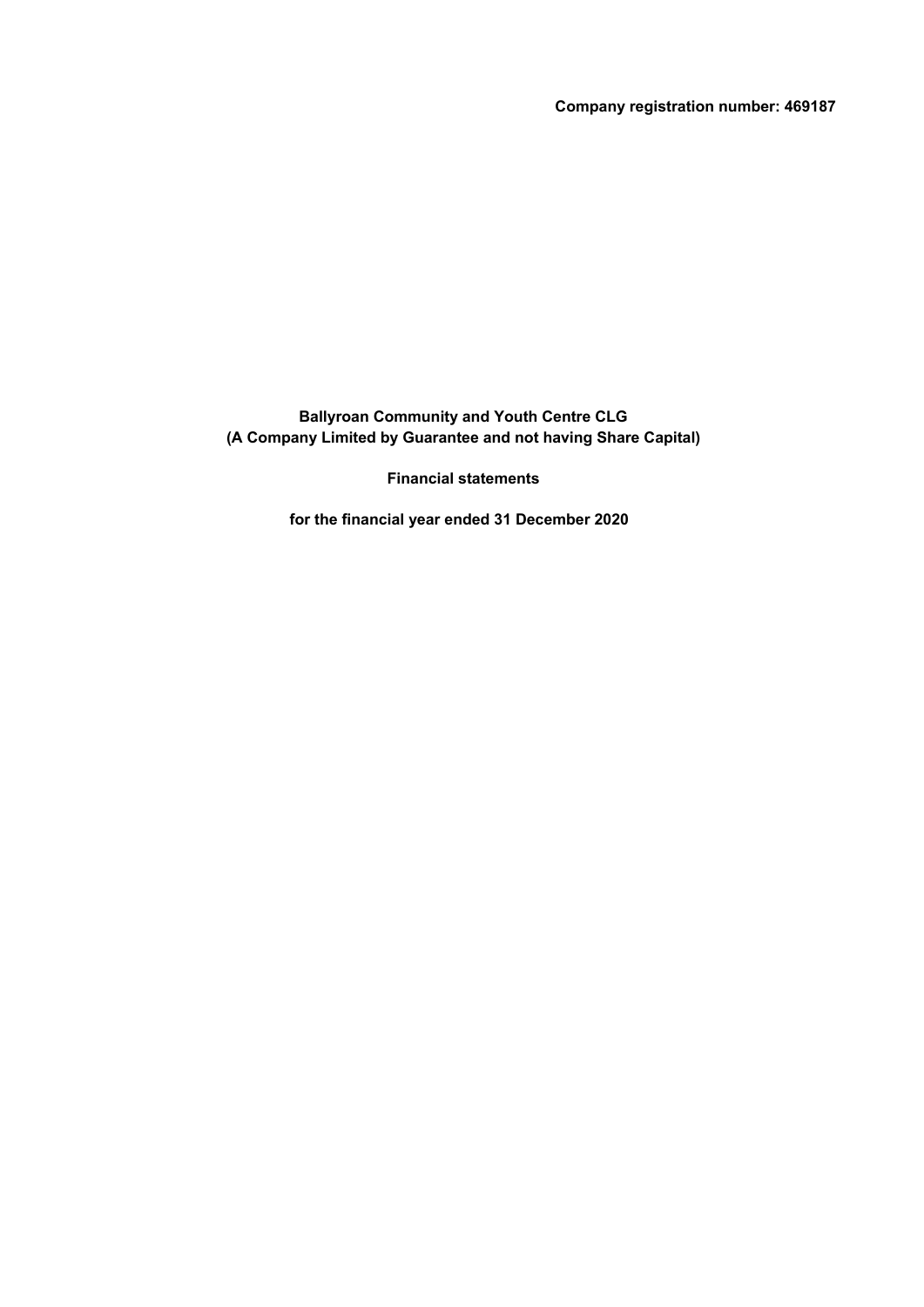# **Contents**

|                                             | Page      |
|---------------------------------------------|-----------|
| Directors and other information             | 1         |
| Directors report                            | $2 - 4$   |
| Directors responsibilities statement        | 5         |
| Independent auditor's report to the members | $6 - 9$   |
| Profit and loss account                     | 10        |
| Statement of income and retained earnings   | 11        |
| <b>Balance sheet</b>                        | 12        |
| Statement of cash flows                     | 13        |
| Notes to the financial statements           | $14 - 20$ |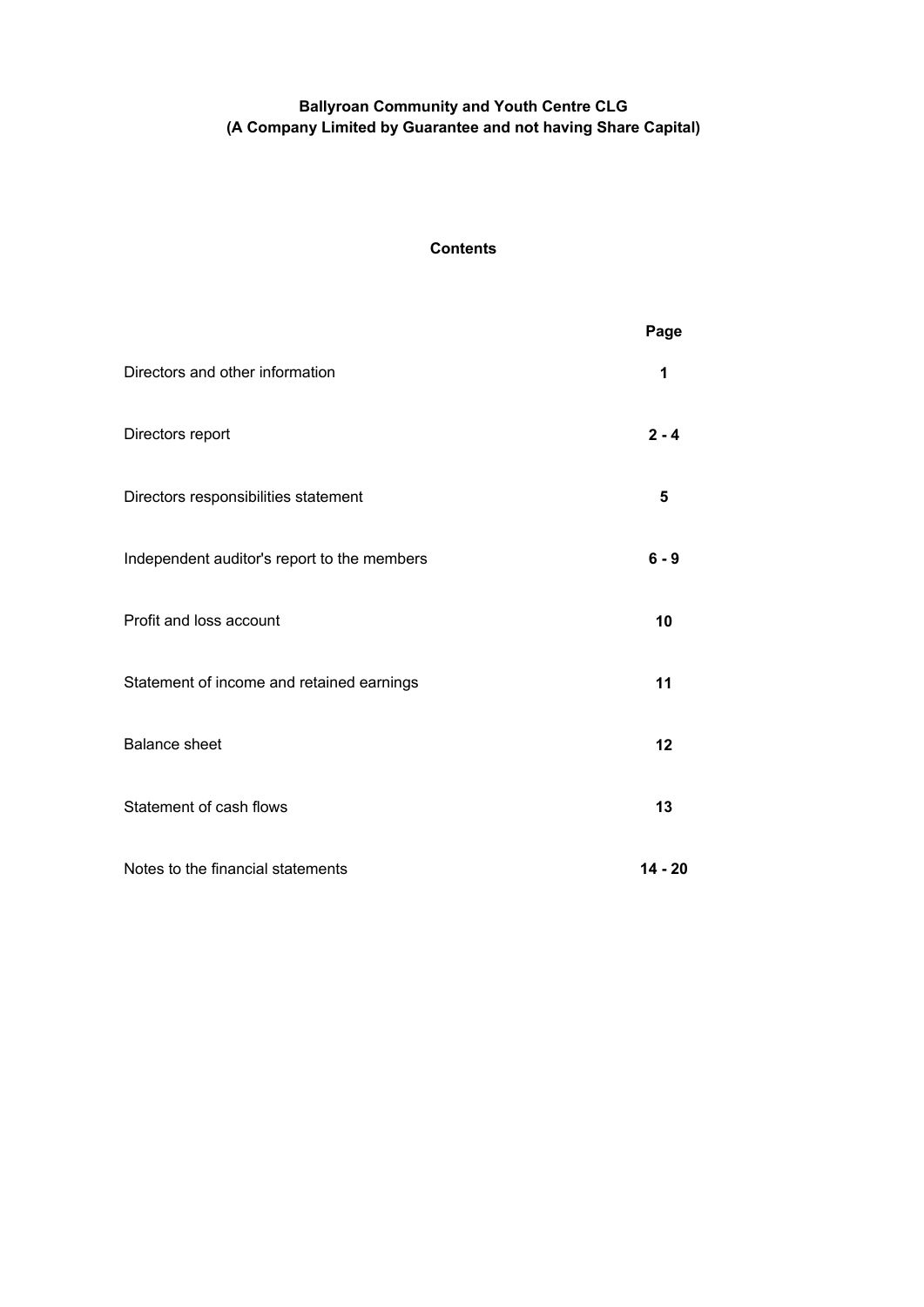# **Ballyroan Community and Youth Centre CLG Company limited by guarantee**

# **Directors and other information**

| <b>Directors</b>                 | Fionan O'Cuireain (Appointed 6 October 2020)<br>Bairbre Brennan (Appointed 23 March 2020)<br>Michael Walsh<br>Hilary Kenny (Resigned 2 February 2021)<br>Andrea Byrne<br>Anne Thornhill (Resigned 21 February 2020)<br>Paula Coghlan<br>Keith Baker |
|----------------------------------|-----------------------------------------------------------------------------------------------------------------------------------------------------------------------------------------------------------------------------------------------------|
| <b>Secretary</b>                 | Andrea Byrne                                                                                                                                                                                                                                        |
| <b>Company number</b>            | 469187                                                                                                                                                                                                                                              |
| <b>Registered office</b>         | Marian Road<br>Rathfarnham<br>Dublin 14                                                                                                                                                                                                             |
| <b>Business address</b>          | Marian Road<br>Rathfarnham<br>Dublin 14                                                                                                                                                                                                             |
| <b>Auditor</b>                   | McCloskey & Co<br><b>Apex Business Centre</b><br><b>Blackthorn Road</b><br>Sandyford<br>Dublin 18                                                                                                                                                   |
| <b>Bankers</b>                   | Bank of Ireland<br>Rathfarnham Shopping Centre<br>Dublin 14                                                                                                                                                                                         |
| <b>Registered Charity Number</b> | 20074487                                                                                                                                                                                                                                            |
| <b>CHY (Revenue) Number</b>      | CHY 19095                                                                                                                                                                                                                                           |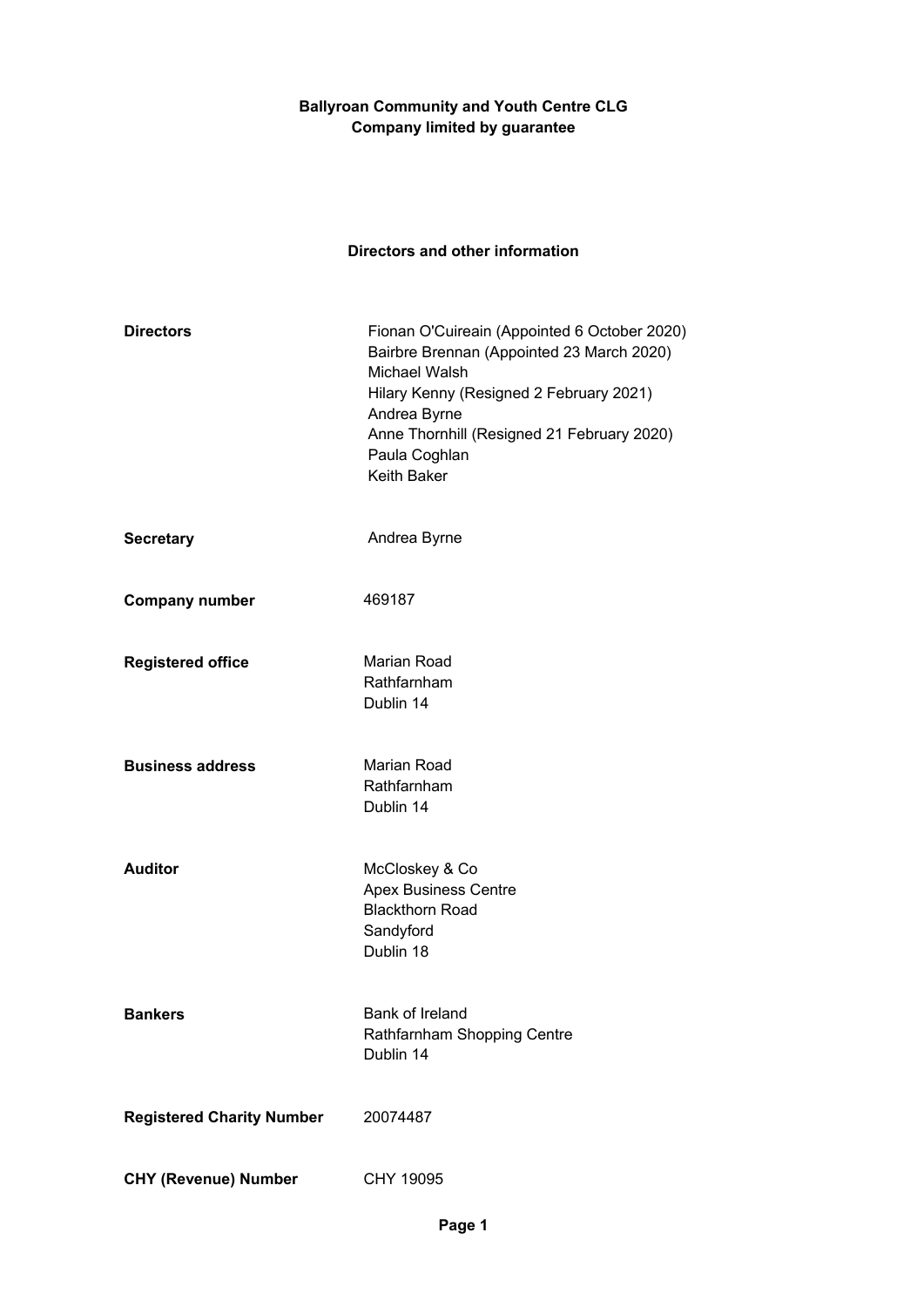## **Directors report**

The directors present their annual report and the audited financial statements of the company for the financial year ended 31 December 2020.

### **Directors**

The names of the persons who at any time during the financial year were directors of the company are as follows:

 Fionan O'Cuireain (Appointed 6 October 2020) Bairbre Brennan (Appointed 23 March 2020) Michael Walsh Hilary Kenny (Resigned 2 February 2021) Andrea Byrne Anne Thornhill (Resigned 21 February 2020) Paula Coghlan Keith Baker

## **Principal activities**

The principal activity of the company is to build, maintain and manage the operation of a community and youth facility for the use of the people of the area.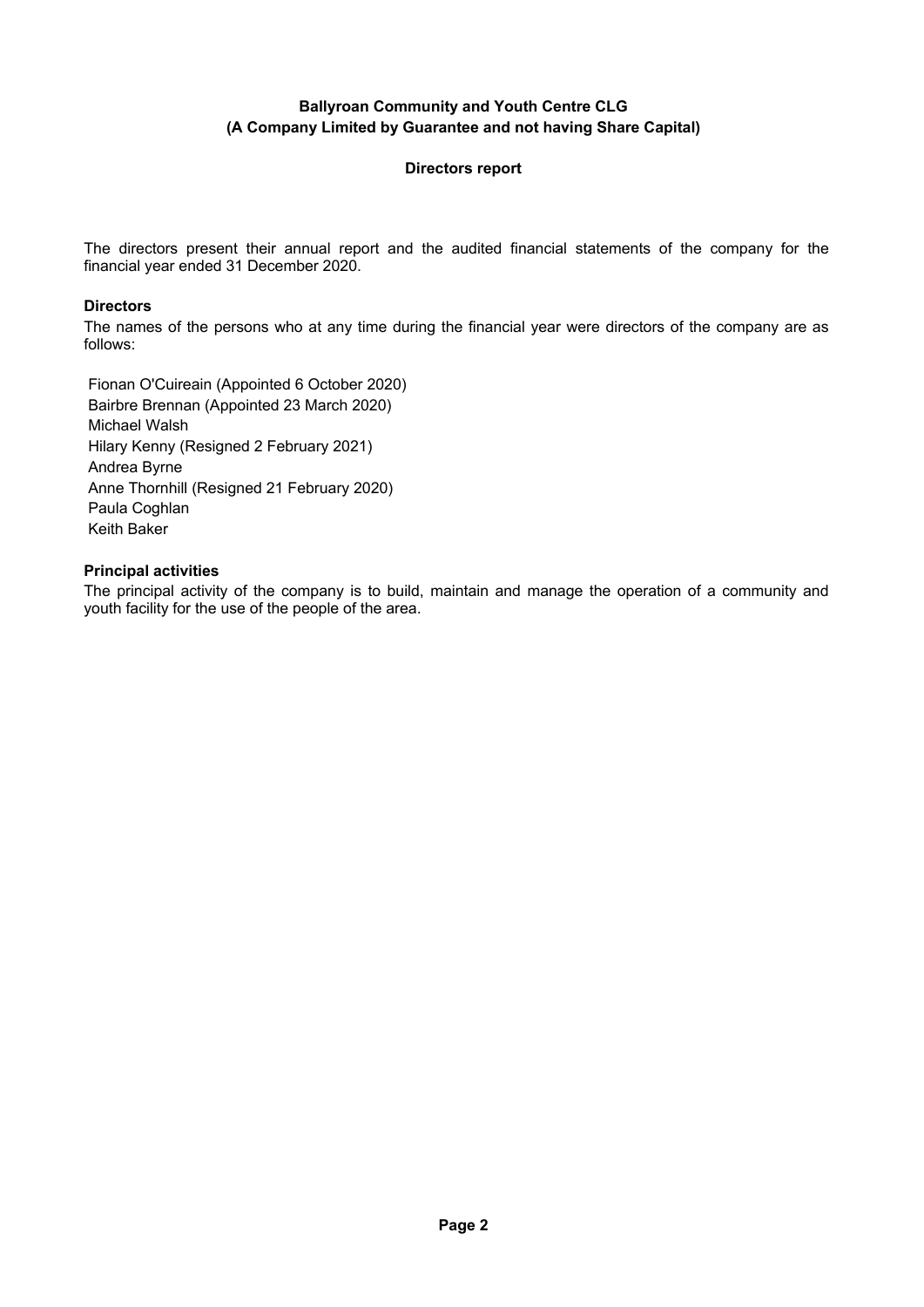### **Directors report (continued)**

### **Development and performance**

The company continued to develop a range of services and activities available from the centre to the local community until the arrival of Covid in March 2020 changed the landscape. All activity ceased at that time except for the provision of the Meals on Wheels Service. While this is normally prepared and delivered by volunteers, the age cohort of these volunteers meant that most were asked to cocoon to protect themselves. At this time staff from the Centre stepped into the breech and took over the cooking and delivery of food to members of the community. Childcare returned later in the year, but all other activities remained closed for the rest of the year. COVID-19 has led to a significant decrease in earned income in the year under review. Thankfully Government supports in the form of TWSS & EWSS, in addition to increased support from Pobal & SDCC delivered significant support in the year. There was only a small decrease in overheads and direct expenses due to the pandemic as all staff were working and paid in full during the period. The net result was a very positive result for the year.

### **Assets and liabilities and financial position**

The financial results are set out on page 10 of the financial statements. At the end of the year the company had assets of €218,562 (2019: €187,651) and liabilities of €55,079 (2019: €68,674). Members' funds were €163,483 (2019: €118,977).

### **Principal risks and uncertainties**

The Directors have identified that the key risks and uncertainties the company faces relate to the risk of reduced funding in the future and of the potential increase in compliance requirements in accordance with company, health and safety, taxation and other legislation;

The company mitigates these risks as follows: i) The company continually monitors the level of activity, prepares and monitors its budgets targets and projections. ii) The company closely monitors emerging changes to regulations and legislation on an ongoing basis.

Internal control risks are minimised by the implementation of procedures for authorisation of all transactions and projects. Procedures are in place to ensure compliance with health and safety of staff.

### **Likely future developments**

The company plans to continue the activities outlined above in the forthcoming years subject to satisfactory funding arrangements, and freedom from covid related restrictions.

### **Accounting records**

The measures taken by the directors to secure compliance with the requirements of sections 281 to 285 of the Companies Act 2014 with regard to the keeping of accounting records are the implementation of necessary policies and procedures for recording transactions, the employment of competent accounting personnel with appropriate expertise and the provision of adequate resources to the financial function. The accounting records of the company are located at the registered office.

### **Relevant audit information**

In the case of each of the persons who are directors at the time this report is approved in accordance with section 332 of Companies Act 2014:

- so far as each director is aware, there is no relevant audit information of which the company's statutory auditors are unaware, and
- each director has taken all the steps that he or she ought to have taken as a director in order to make himself or herself aware of any relevant audit information and to establish that the company's statutory auditors are aware of that information.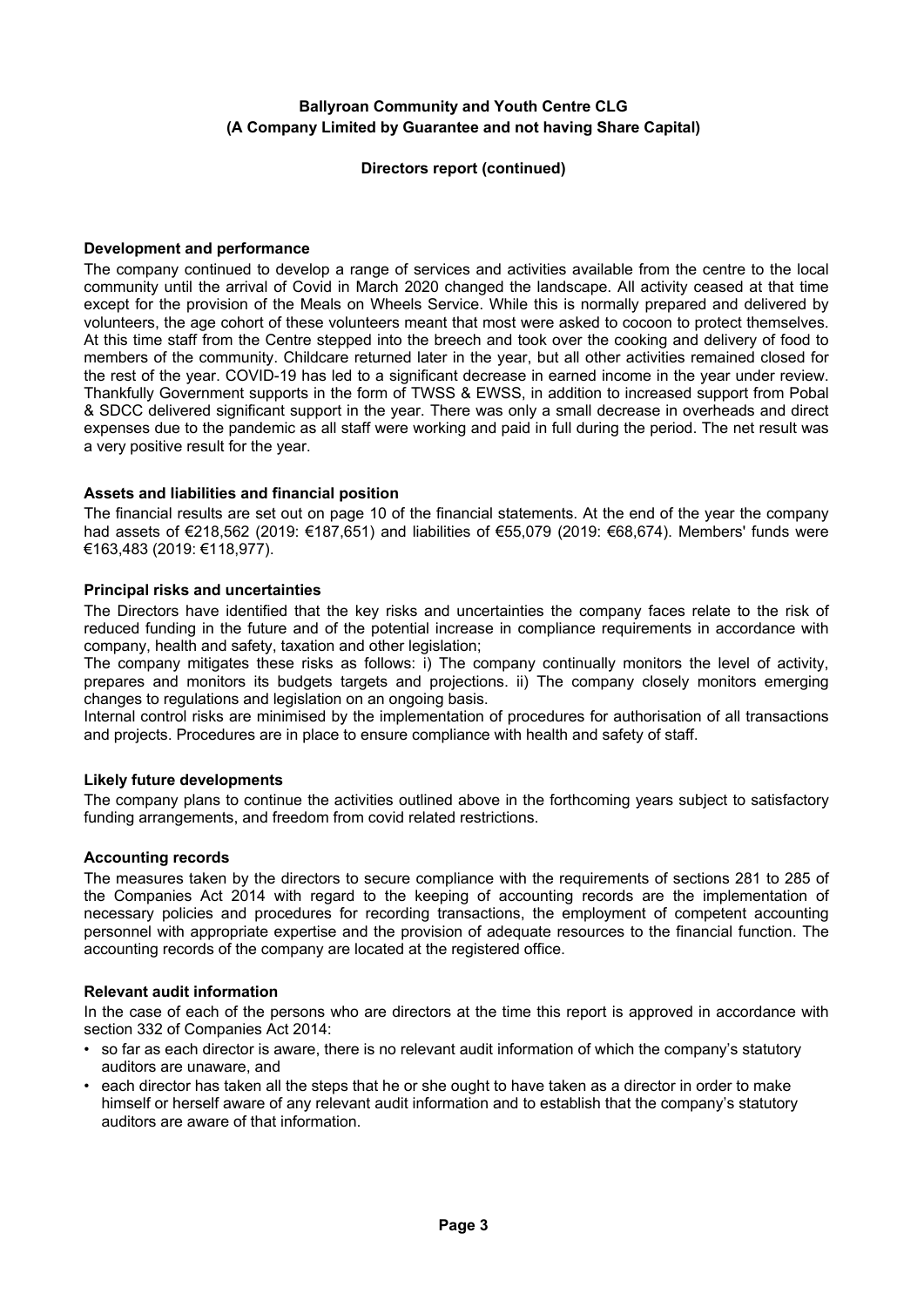## **Directors report (continued)**

### **Auditors**

In accordance with Section 383 (2) of the Companies Act 2014, the auditors, McCloskey & Co, have indicated their willingness to continue in office.

This report was approved by the board of directors on 20 October 2021 and signed on behalf of the board by:

Michael Walsh **Andrea Byrne** Director Director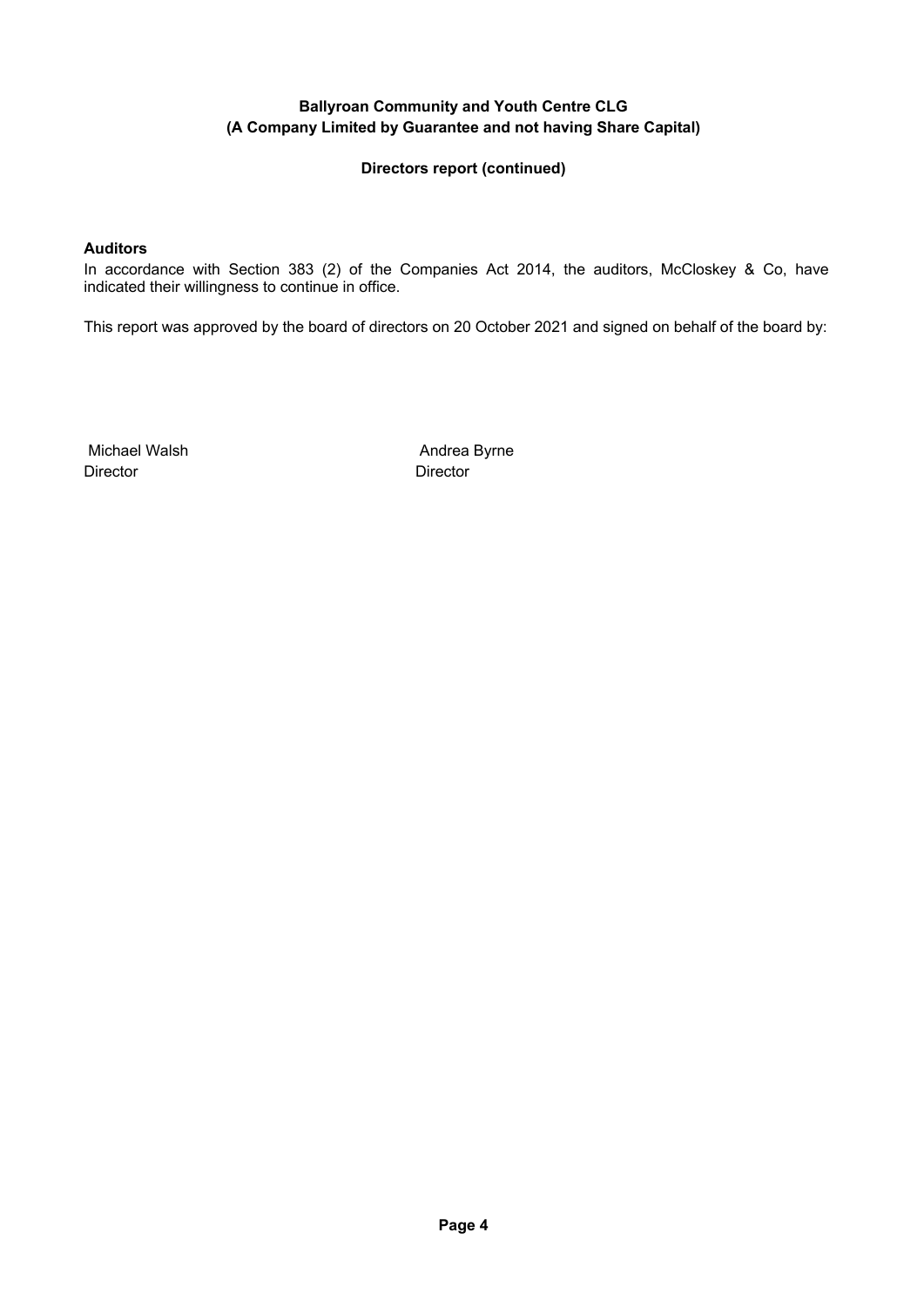### **Directors responsibilities statement**

The directors are responsible for preparing the directors report and the financial statements in accordance with applicable Irish law and regulations.

Irish company law requires the directors to prepare financial statements for each financial year. Under the law, the directors have elected to prepare the financial statements in accordance with the Companies Act 2014 and FRS 102 "The Financial Reporting Standard applicable in the UK and Republic of Ireland" issued by the Financial Reporting Council. Under company law, the directors must not approve the financial statements unless they are satisfied that they give a true and fair view of the assets, liabilities and financial position of the company as at the financial year end date and of the profit or loss of the company for the financial year and otherwise comply with the Companies Act 2014.

In preparing these financial statements, the directors are required to:

- select suitable accounting policies and then apply them consistently;
- make judgments and accounting estimates that are reasonable and prudent;
- state whether the financial statements have been prepared in accordance with applicable accounting standards, identify those standards, and note the effect and the reasons for any material departure from those standards; and
- prepare the financial statements on the going concern basis unless it is inappropriate to presume that the company will continue in business.

The directors are responsible for ensuring that the company keeps or causes to be kept adequate accounting records which correctly explain and record the transactions of the company, enable at any time the assets, liabilities, financial position and profit or loss of the company to be determined with reasonable accuracy, enable them to ensure that the financial statements and directors report comply with the Companies Act 2014 and enable the financial statements to be audited. They are also responsible for safeguarding the assets of the company and hence for taking reasonable steps for the prevention and detection of fraud and other irregularities.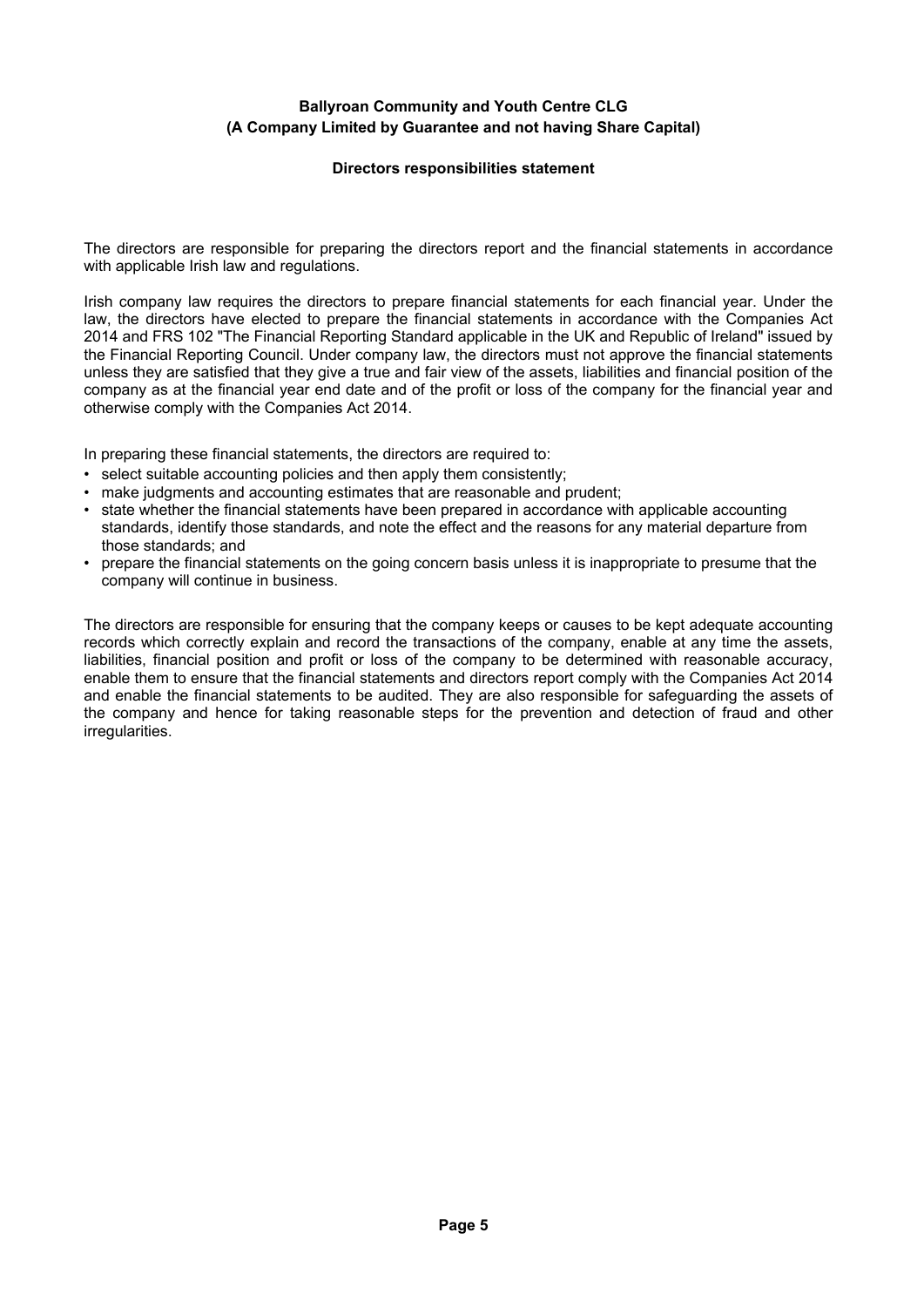## **Independent auditor's report to the members of Ballyroan Community and Youth Centre CLG**

### **Report on the audit of the financial statements**

### *Opinion*

We have audited the financial statements of Ballyroan Community and Youth Centre CLG (the 'company') for the financial year ended 31 December 2020 which comprise the profit and loss account, statement of income and retained earnings, balance sheet, statement of cash flows and notes to the financial statements, including a summary of significant accounting policies set out in note 3. The financial reporting framework that has been applied in their preparation is Irish law and FRS 102 The Financial Reporting Standard applicable in the UK and Republic of Ireland.

In our opinion, the financial statements:

- give a true and fair view of the assets, liabilities and financial position of the company as at 31 December 2020 and of its profit for the financial year then ended;
- have been properly prepared in accordance with FRS 102 The Financial Reporting Standard applicable in the UK and Republic of Ireland; and
- have been prepared in accordance with the requirements of the Companies Act 2014.

### *Basis for opinion*

We conducted our audit in accordance with International Standards on Auditing (Ireland) (ISAs (Ireland)) and applicable law. Our responsibilities under those standards are further described in the auditor's responsibilities for the audit of the financial statements section of our report. We are independent of the company in accordance with the ethical requirements that are relevant to our audit of the financial statements in Ireland, including the Ethical Standard issued by the Irish Auditing and Accounting Supervisory Authority (IAASA), and we have fulfilled our other ethical responsibilities in accordance with these requirements. We believe that the audit evidence we have obtained is sufficient and appropriate to provide a basis for our opinion.

### *Conclusions relating to going concern*

We have nothing to report in respect of the following matters in relation to which ISAs (Ireland) require us to report to you where:

- the directors' use of the going concern basis of accounting in the preparation of the financial statements is not appropriate; or
- the directors have not disclosed in the financial statements any identified material uncertainties that may cast significant doubt about the company's ability to continue to adopt the going concern basis of accounting for a period of at least twelve months from the date when the financial statements are authorised for issue.

### *Other Information*

The directors are responsible for the other information. The other information comprises the information included in the annual report, other than the financial statements and our auditor's report thereon. Our opinion on the financial statements does not cover the other information and, except to the extent otherwise explicitly stated in our report, we do not express any form of assurance conclusion thereon.

In connection with our audit of the financial statements, our responsibility is to read the other information and, in doing so, consider whether the other information is materially inconsistent with the financial statements or our knowledge obtained in the audit or otherwise appears to be materially misstated. If we identify such material inconsistencies or apparent material misstatements, we are required to determine whether there is a material misstatement in the financial statements or a material misstatement of the other information. If, based on the work we have performed, we conclude that there is a material misstatement of this other information, we are required to report that fact.

We have nothing to report in this regard.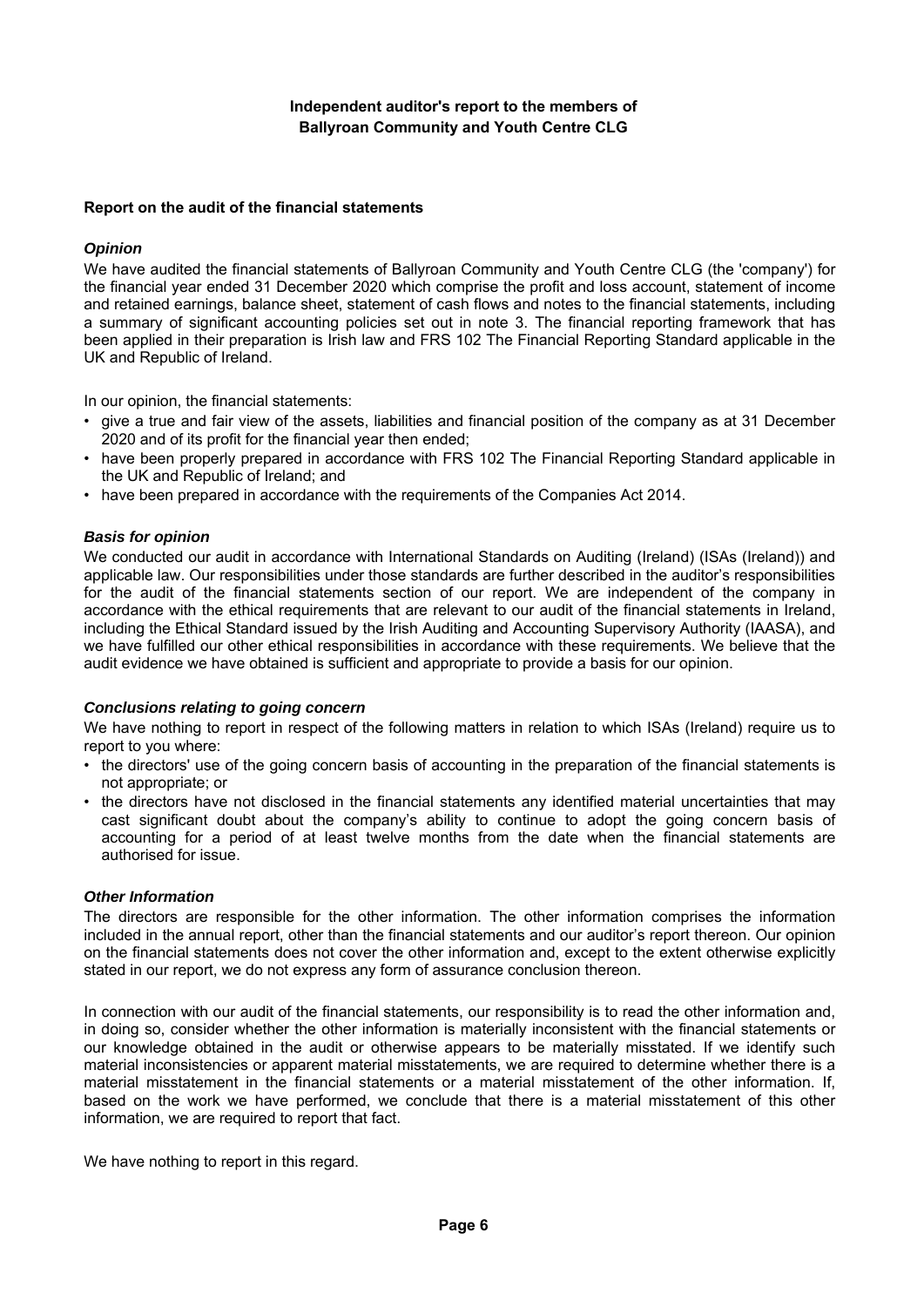# **Independent auditor's report to the members of Ballyroan Community and Youth Centre CLG (continued)**

## *Opinions on other matters prescribed by the Companies Act 2014*

Based solely on the work undertaken in the course of the audit, we report that:

- in our opinion, the information given in the directors' report is consistent with the financial statements; and
- in our opinion, the directors' report has been prepared in accordance with applicable legal requirements.

We have obtained all the information and explanations which we consider necessary for the purposes of our audit.

In our opinion the accounting records of the company were sufficient to permit the financial statements to be readily and properly audited, and financial statements are in agreement with the accounting records.

### *Matters on which we are required to report by exception*

Based on the knowledge and understanding of the company and its environment obtained in the course of the audit, we have not identified material misstatements in the directors' report.

The Companies Act 2014 requires us to report to you if, in our opinion, the disclosures of directors' remuneration and transactions required by sections 305 to 312 of the Act are not made. We have nothing to report in this regard.

### **Respective responsibilities**

### *Responsibilities of directors for the financial statements*

As explained more fully in the directors' responsibilities statement, the directors are responsible for the preparation of the financial statements and for being satisfied that they give a true and fair view, and for such internal control as the directors determine is necessary to enable the preparation of financial statements that are free from material misstatement, whether due to fraud or error.

In preparing the financial statements, the directors are responsible for assessing the company's ability to continue as a going concern, disclosing, as applicable, matters related to going concern and using the going concern basis of accounting unless the management either intends to liquidate the company or to cease operations, or has no realistic alternative but to do so.

### *Auditor's responsibilities for the audit of the financial statements*

Our objectives are to obtain reasonable assurance about whether the financial statements as a whole are free from material misstatement, whether due to fraud or error, and to issue an auditor's report that includes our opinion. Reasonable assurance is a high level of assurance, but is not a guarantee that an audit conducted in accordance with ISAs (Ireland) will always detect a material misstatement when it exists. Misstatements can arise from fraud or error and are considered material if, individually or in the aggregate, they could reasonably be expected to influence the economic decisions of users taken on the basis of these financial statements.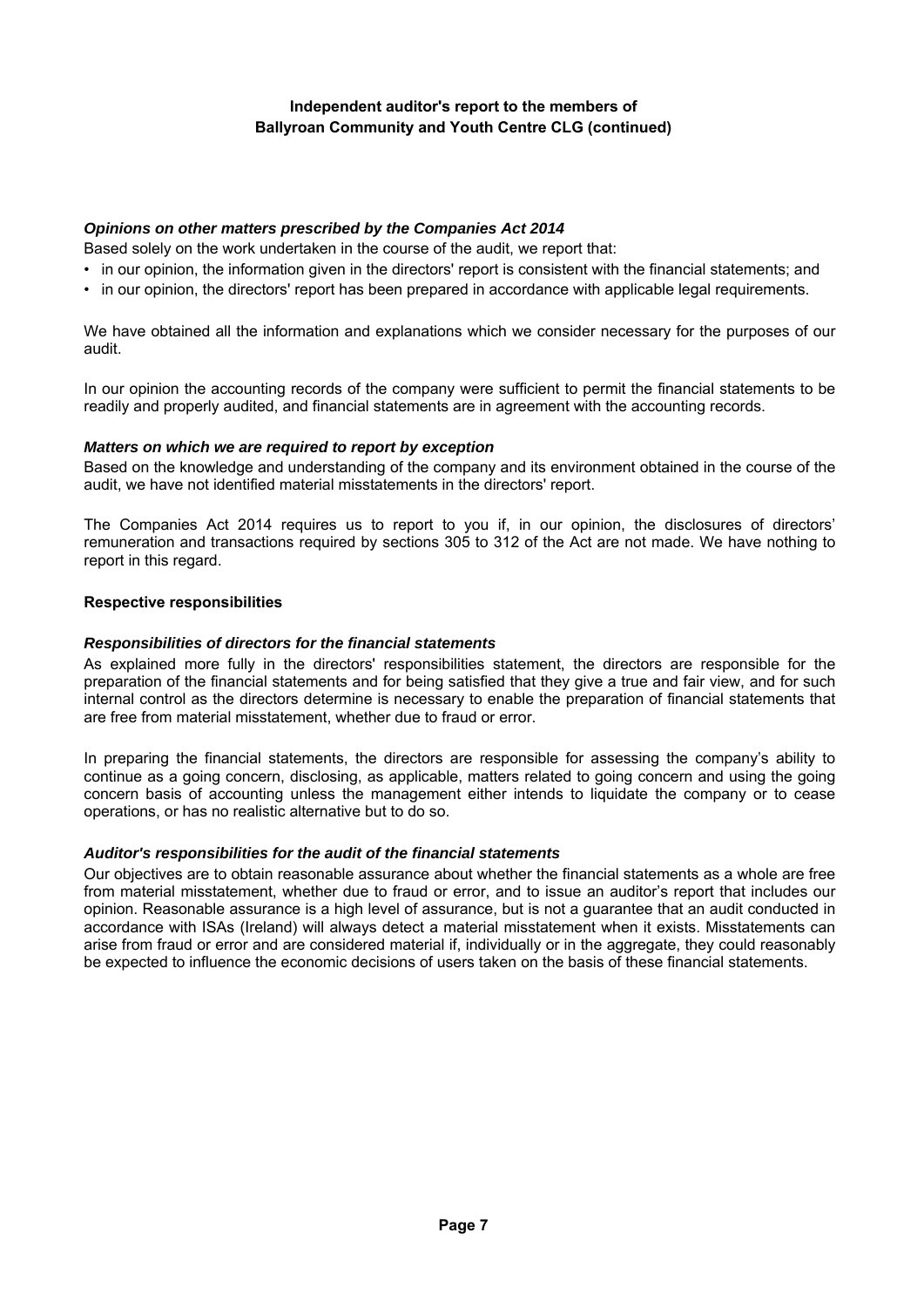## **Independent auditor's report to the members of Ballyroan Community and Youth Centre CLG (continued)**

As part of an audit in accordance with ISAs (Ireland), we exercise professional judgment and maintain professional scepticism throughout the audit. We also:

- Identify and assess the risks of material misstatement of the financial statements, whether due to fraud or error, design and perform audit procedures responsive to those risks, and obtain audit evidence that is sufficient and appropriate to provide a basis for our opinion. The risk of not detecting a material misstatement resulting from fraud is higher than for one resulting from error, as fraud may involve collusion, forgery, intentional omissions, misrepresentations, or the override of internal control.
- Obtain an understanding of internal control relevant to the audit in order to design audit procedures that are appropriate in the circumstances, but not for the purpose of expressing an opinion on the effectiveness of the internal control.
- Evaluate the appropriateness of accounting policies used and the reasonableness of accounting estimates and related disclosures made by the directors.
- Conclude on the appropriateness of the directors' use of the going concern basis of accounting and, based on the audit evidence obtained, whether a material uncertainty exists related to events or conditions that may cast significant doubt on the company's ability to continue as a going concern. If we conclude that a material uncertainty exists, we are required to draw attention in our auditor's report to the related disclosures in the financial statements or, if such disclosures are inadequate, to modify our opinion. Our conclusions are based on the audit evidence obtained up to the date of our auditor's report. However, future events or conditions may cause the company to cease to continue as a going concern.
- Evaluate the overall presentation, structure and content of the financial statements, including the disclosures, and whether the financial statements represent the underlying transactions and events in a manner that achieves fair presentation.

We communicate with those charged with governance regarding, among other matters, the planned scope and timing of the audit and significant audit findings, including any significant deficiencies in internal control that we identify during our audit.

## *The purpose of our audit work and to whom we owe our responsibilities*

Our report is made solely to the company's members, as a body, in accordance with section 391 of the Companies Act 2014. Our audit work has been undertaken so that we might state to the company's members those matters we are required to state to them in an auditor's report and for no other purpose. To the fullest extent permitted by law, we do not accept or assume responsibility to anyone other than the company and the company's members, as a body, for our audit work, for this report, or for the opinions we have formed.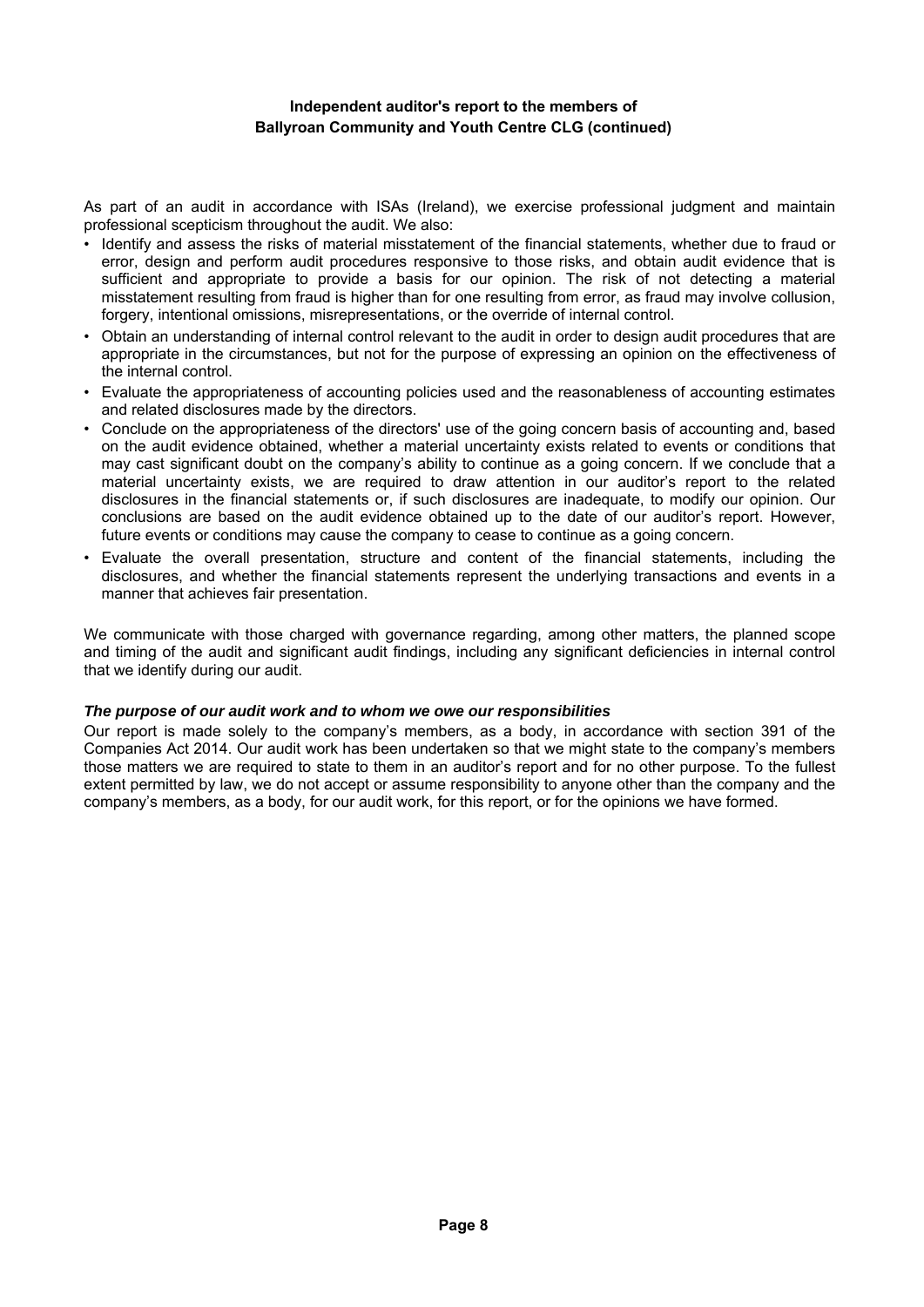# **Independent auditor's report to the members of Ballyroan Community and Youth Centre CLG (continued)**

Thomas McCloskey (Senior Statutory Auditor)

For and on behalf of McCloskey & Co Chartered Accountants & Statutory Auditor Apex Business Centre Blackthorn Road Sandyford Dublin 18

20 October 2021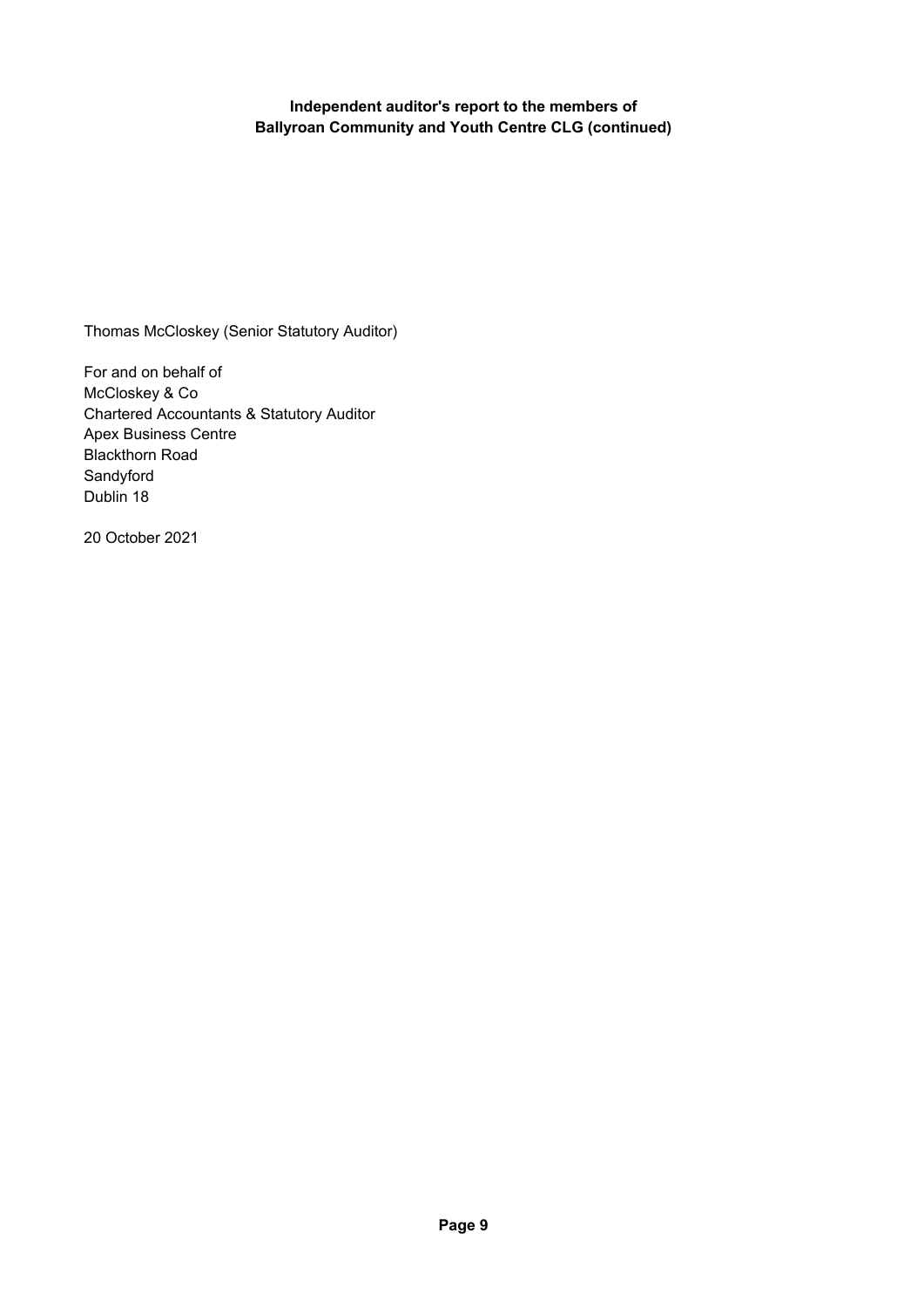## **Income and expenditure account Financial year ended 31 December 2020**

|                                |             | 2020       | 2019       |
|--------------------------------|-------------|------------|------------|
|                                | <b>Note</b> | €          | €          |
| Turnover                       | 5           | 533,549    | 565,640    |
| Direct costs                   |             | (383, 559) | (421, 720) |
| <b>Gross surplus</b>           |             | 149,990    | 143,920    |
| Administrative expenses        |             | (105, 484) | (114, 662) |
| <b>Operating surplus</b>       | 6           | 44,506     | 29,258     |
| <b>Surplus before taxation</b> |             | 44,506     | 29,258     |
| Tax on surplus                 |             |            |            |
| Surplus for the financial year |             | 44,506     | 29,258     |
|                                |             |            |            |

All the activities of the company are from continuing operations.

The company has no other recognised items of income and expenses other than the results for the financial year as set out above.

**The notes on pages 14 to 20 form part of these financial statements.**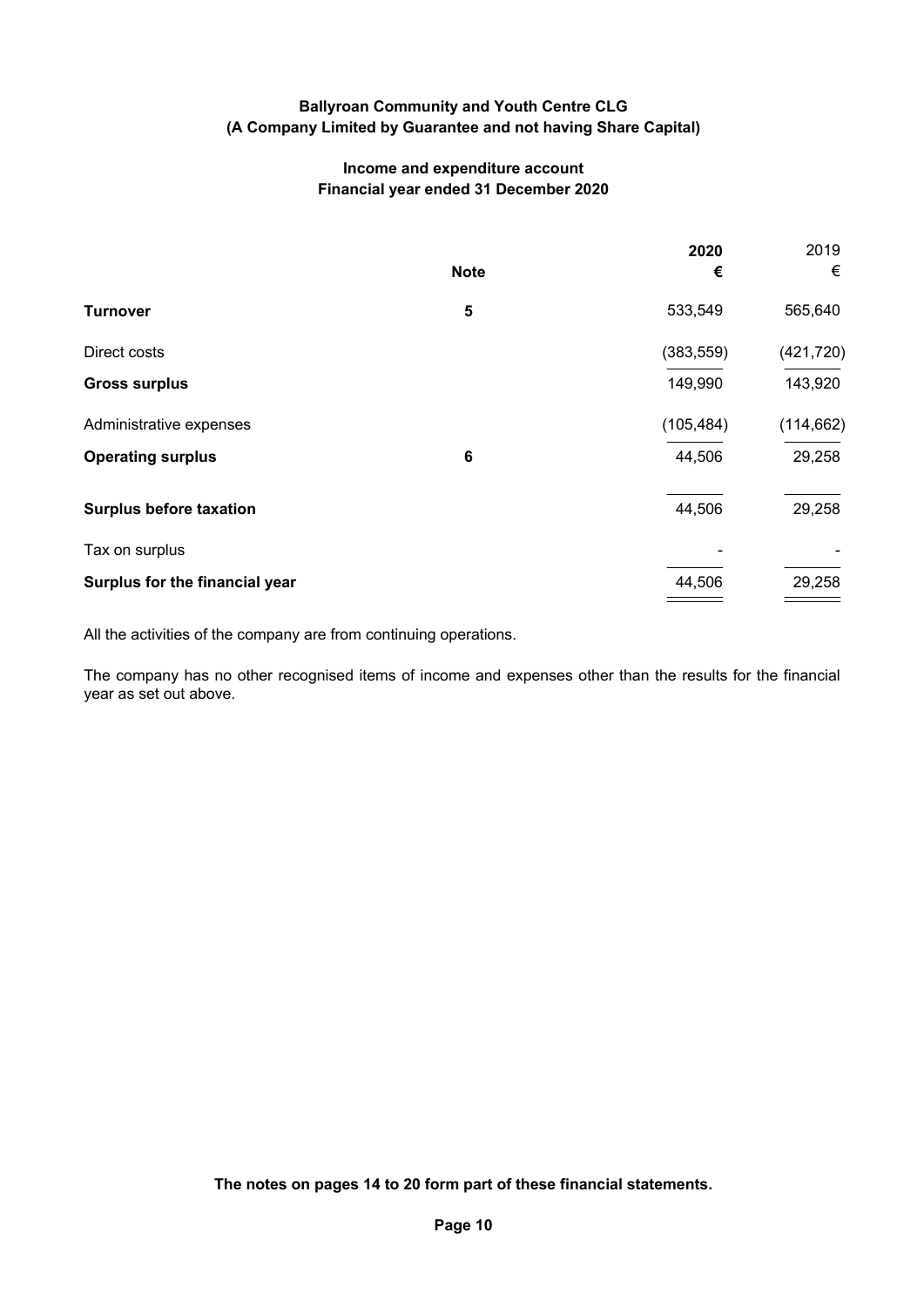# **Statement of income and retained earnings Financial year ended 31 December 2020**

|                                                      | 2020<br>€ | 2019<br>€ |
|------------------------------------------------------|-----------|-----------|
| Surplus for the financial year                       | 44.506    | 29.258    |
| Retained earnings at the start of the financial year | 118.977   | 89,719    |
| Retained earnings at the end of the financial year   | 163.483   | 118,977   |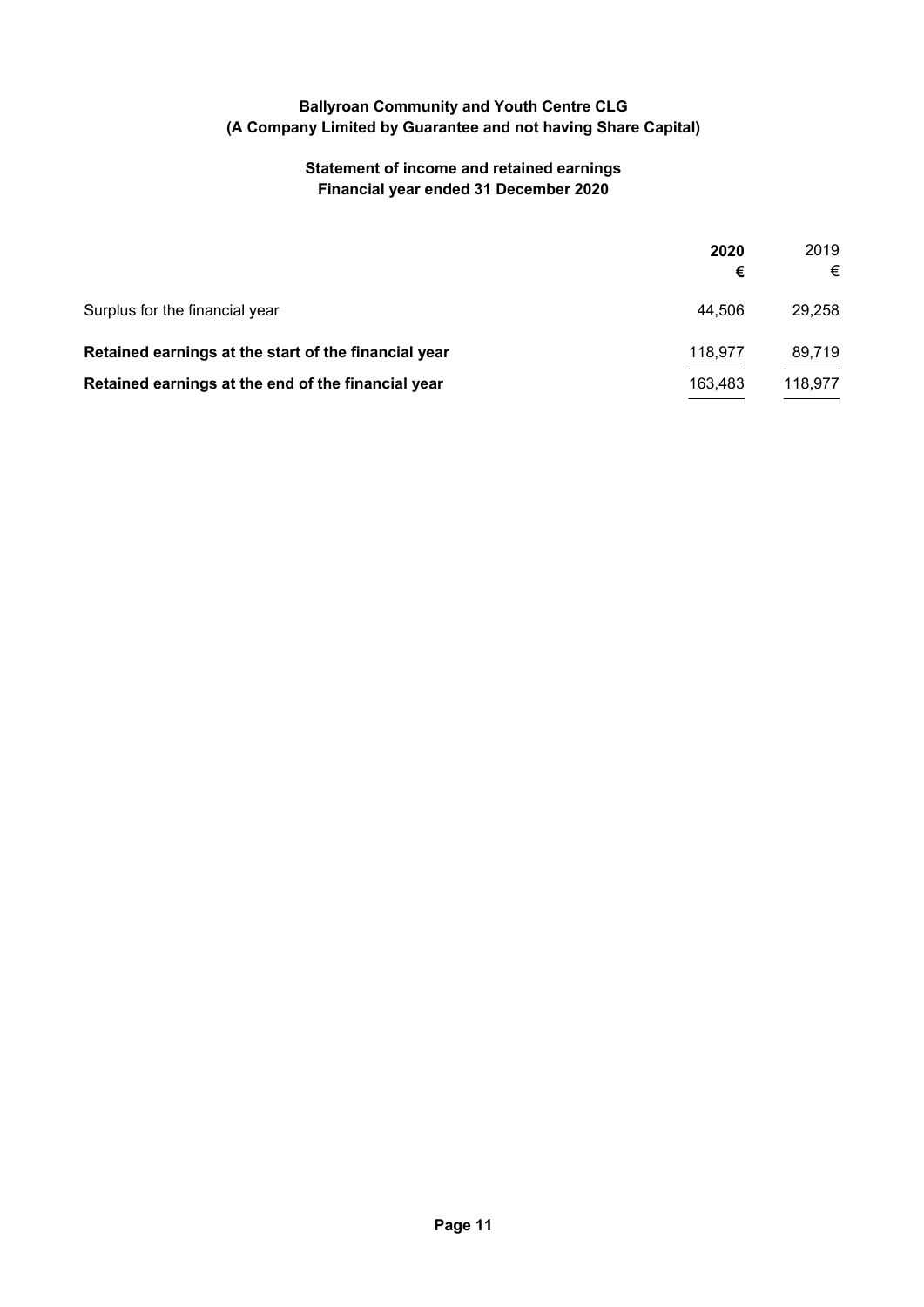# **Balance sheet As at 31 December 2020**

|                                              | 2020        |          | 2019    |           |         |
|----------------------------------------------|-------------|----------|---------|-----------|---------|
|                                              | <b>Note</b> | €        | €       | €         | €       |
| <b>Fixed assets</b>                          |             |          |         |           |         |
| Tangible assets                              | $9$         | 11,157   |         | 26,292    |         |
|                                              |             |          | 11,157  |           | 26,292  |
| <b>Current assets</b>                        |             |          |         |           |         |
| <b>Stocks</b>                                | 10          | 655      |         | 1,330     |         |
| <b>Debtors</b>                               | 11          | 2,955    |         | 11,843    |         |
| Cash at bank and in hand                     |             | 203,795  |         | 148,186   |         |
|                                              |             | 207,405  |         | 161,359   |         |
| <b>Creditors: amounts falling due</b>        |             |          |         |           |         |
| within one year                              | 12          | (55,079) |         | (68, 674) |         |
| <b>Net current assets</b>                    |             |          | 152,326 |           | 92,685  |
| <b>Total assets less current liabilities</b> |             |          | 163,483 |           | 118,977 |
| <b>Net assets</b>                            |             |          | 163,483 |           | 118,977 |
|                                              |             |          |         |           |         |
| <b>Capital and reserves</b>                  |             |          |         |           |         |
| General funds                                |             |          | 163,483 |           | 118,977 |
| <b>Members funds</b>                         |             |          | 163,483 |           | 118,977 |

These financial statements were approved by the board of directors on 20 October 2021 and signed on behalf of the board by:

Michael Walsh **Andrea Byrne** Director **Director** Director

**The notes on pages 14 to 20 form part of these financial statements.**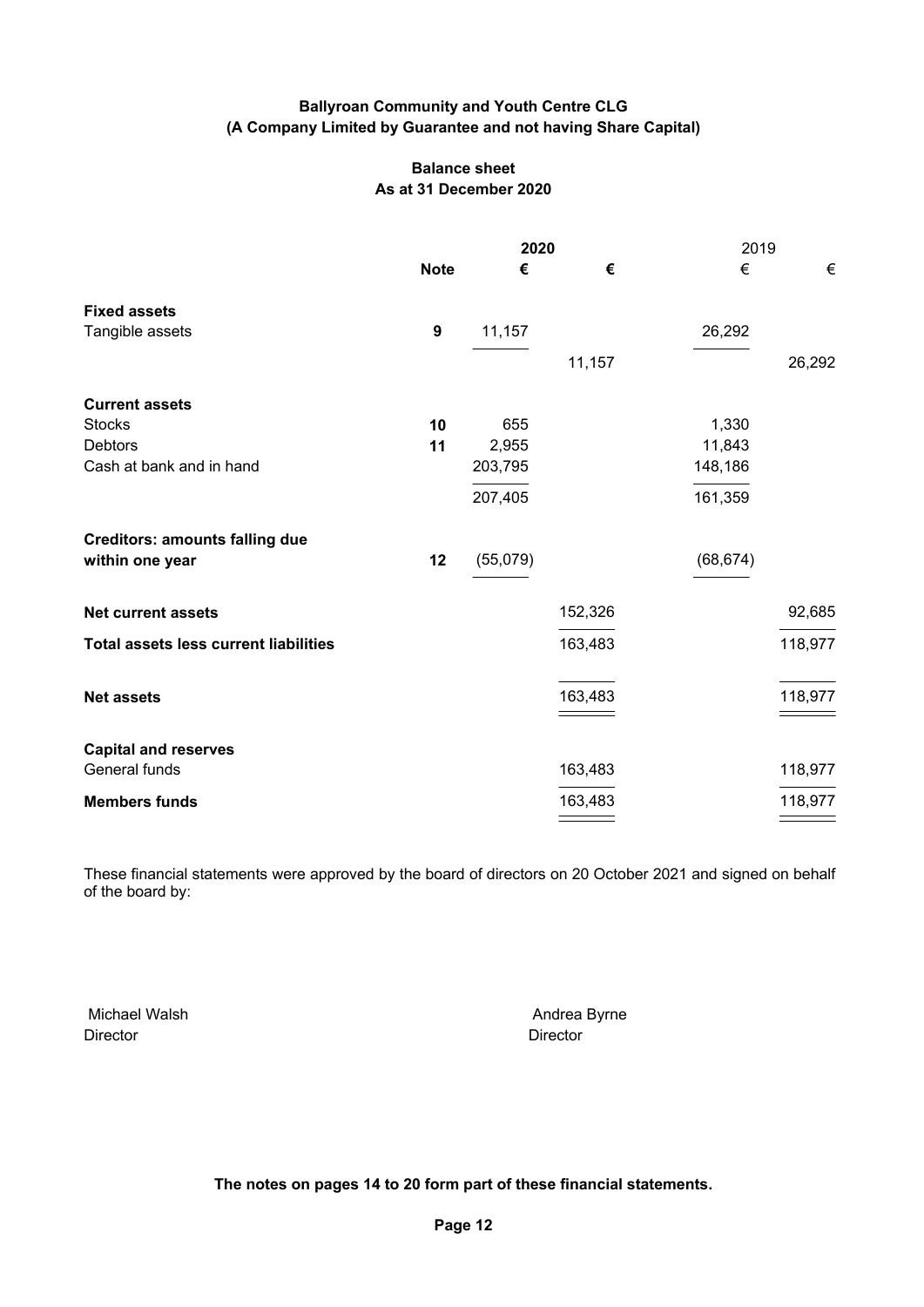# **Statement of cash flows Financial year ended 31 December 2020**

|                                                          | 2020<br>€ | 2019<br>€ |
|----------------------------------------------------------|-----------|-----------|
| Cash flows from operating activities                     |           |           |
| Surplus for the financial year                           | 44,506    | 29,258    |
| Adjustments for:                                         |           |           |
| Depreciation of tangible assets                          | 16,925    | 28,717    |
| Accrued expenses/(income)                                | (2,096)   | 6,615     |
| Changes in:                                              |           |           |
| <b>Stocks</b>                                            | 675       | (307)     |
| Trade and other debtors                                  | 8,888     | (2,961)   |
| Trade and other creditors                                | (11, 499) | (13, 878) |
| Cash generated from operations                           | 57,399    | 47,444    |
| Net cash from operating activities                       | 57,399    | 47,444    |
| <b>Cash flows from investing activities</b>              |           |           |
| Purchase of tangible assets                              | (1,790)   | (10, 300) |
| Net cash used in investing activities                    | (1,790)   | (10, 300) |
| Net increase/(decrease) in cash and cash equivalents     | 55,609    | 37,144    |
| Cash and cash equivalents at beginning of financial year | 148,186   | 111,043   |
| Cash and cash equivalents at end of financial year       | 203,795   | 148,187   |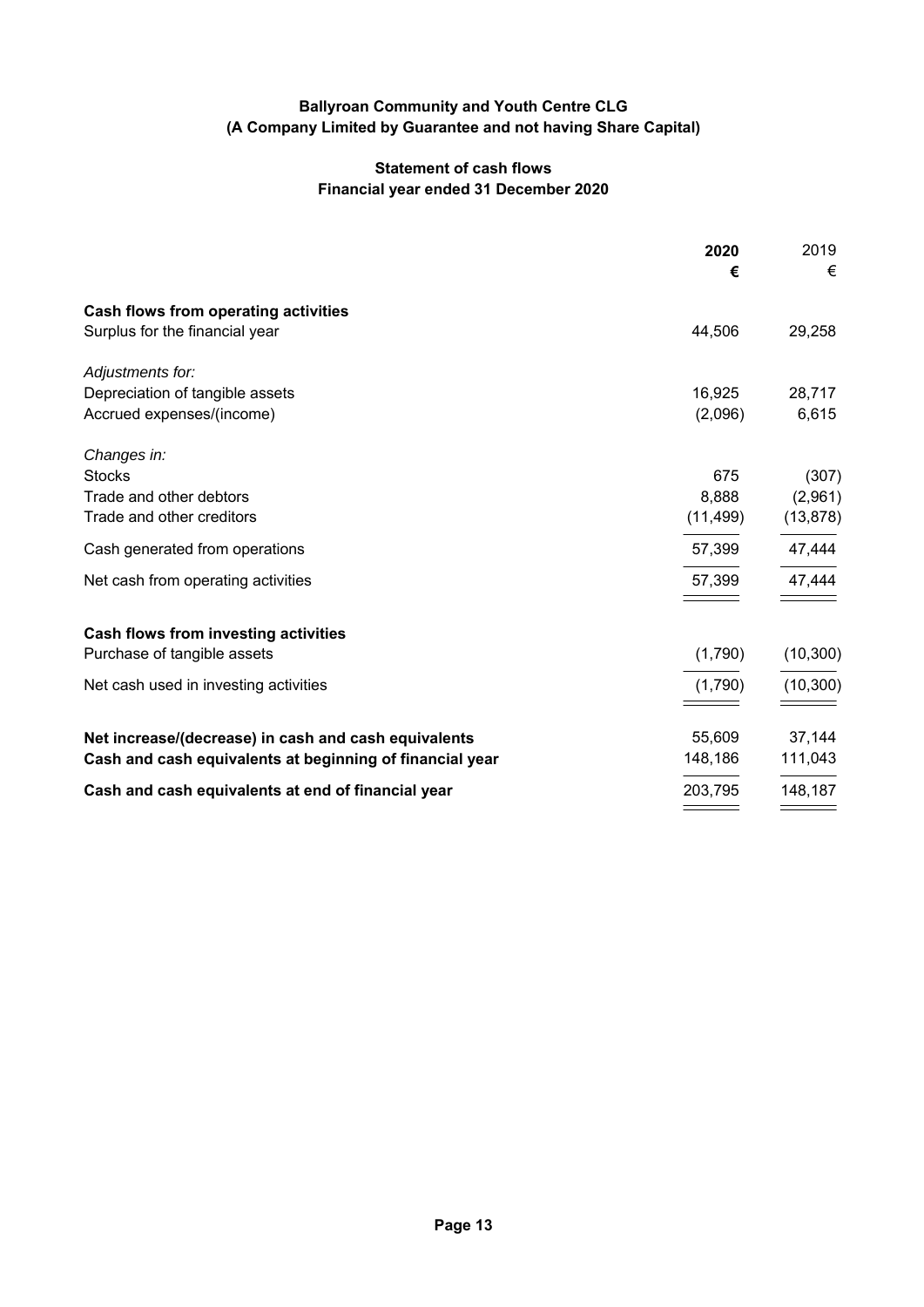### **Notes to the financial statements Financial year ended 31 December 2020**

### **1. General information**

The company is a private company limited by guarantee, registered in Ireland. The address of the registered office is Marian Road, Rathfarnham, Dublin 14.

### **2. Statement of compliance**

These financial statements have been prepared in compliance with FRS 102, 'The Financial Reporting Standard applicable in the UK and Republic of Ireland'. The Triennial review 2017 amendments to the standard have been early adopted.

### **3. Accounting policies and measurement bases**

### **Basis of preparation**

The Financial Statements are prepared on the going concern basis, under the historical cost convention, - and comply with the financial reporting standards of the Financial Reporting Council and promulgated by Chartered Accountants Ireland and the Companies Act 2014.

The financial statements are prepared in Euro, which is the functional currency of the entity.

### **Turnover**

Grant income from Public Sector Bodies/Government Agencies and other sources are credited when received or when the ultimate amount receivable can be assessed with reasonable certainty.

### **Expenditure**

Expenditure is recognised on an accrual basis as a liability is incurred. Expenditure includes any VAT which cannot be fully recovered, and is reported as part of the expenditure to which it relates.

### **Taxation**

No charge to current or deferred taxation arises as the charity has been granted charitable status under Sections 207 and 208 of the Taxes Consolidation Act 1997, Charity No CHY 19095. Irrecoverable value added tax is expended as incurred.

### **Tangible assets**

Tangible assets are initially recorded at cost, and are subsequently stated at cost less any accumulated depreciation and impairment losses.

### **Depreciation**

Depreciation is calculated so as to write off the cost or valuation of an asset, less its residual value, over the useful economic life of that asset as follows:

Fittings fixtures and equipment - 20%

If there is an indication that there has been a significant change in depreciation rate, useful life or residual value of tangible assets, the depreciation is revised prospectively to reflect the new estimates.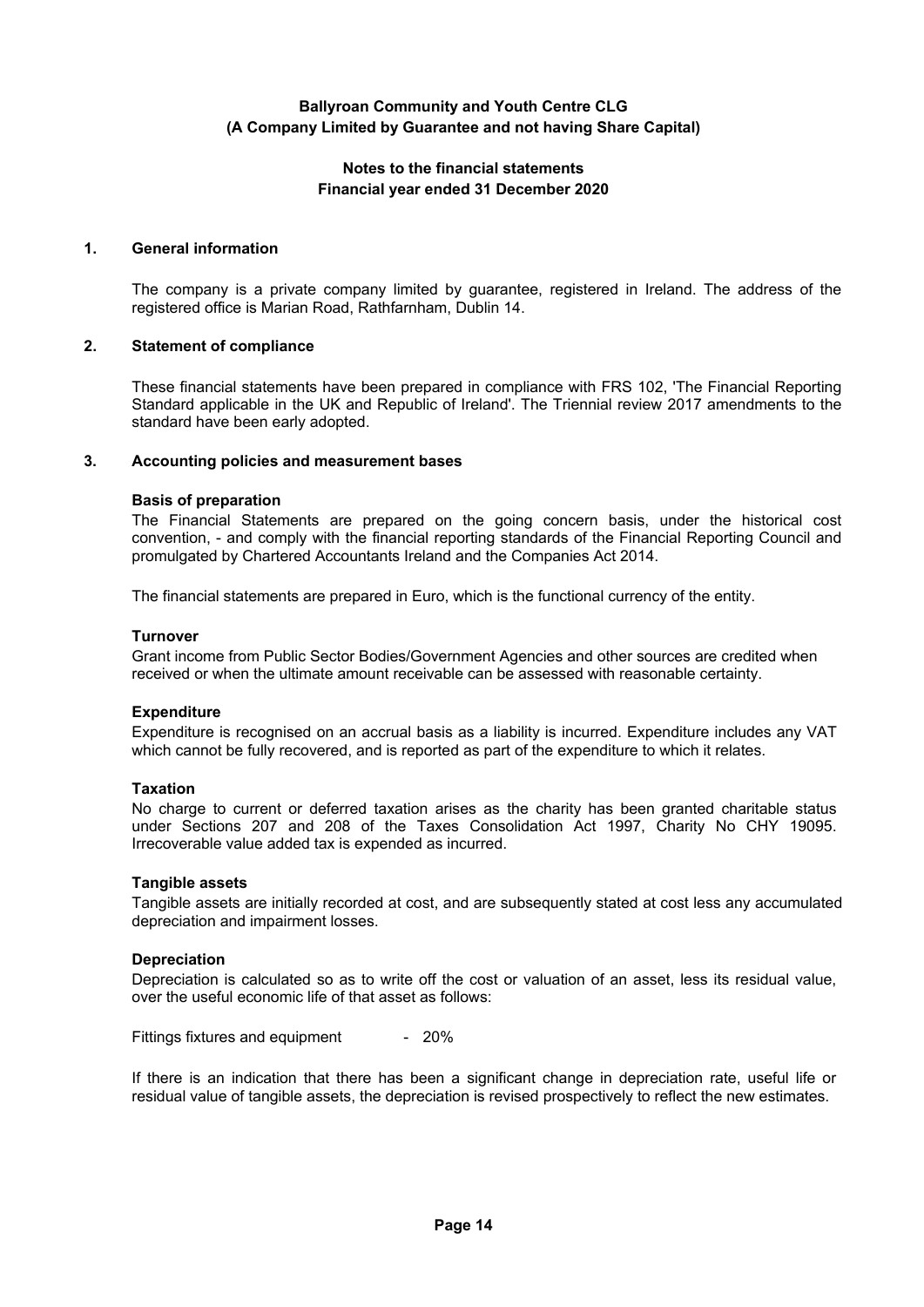## **Notes to the financial statements (continued) Financial year ended 31 December 2020**

### **Impairment**

A review for indicators of impairment is carried out at each reporting date, with the recoverable amount being estimated where such indicators exist. Where the carrying value exceeds the recoverable amount, the asset is impaired accordingly. Prior impairments are also reviewed for possible reversal at each reporting date.

#### **Stocks**

Stocks are measured at the lower of cost and estimated selling price less costs to complete and sell. Cost includes all costs of purchase, costs of conversion and other costs incurred in bringing the stocks to their present location and condition.

### **4. Limited by guarantee**

The company is limited by guarantee, not having a share capital and consequently the liability of members is limited, subject to an undertaking by each member to contribute to the net assets or liabilities of the company on winding up such amounts as may be required not exceeding €1.00.

#### **5. Turnover**

Turnover arises from:

|                                            | 2020    | 2019    |
|--------------------------------------------|---------|---------|
|                                            | €       | €       |
| Pobal grant - Community Services Programme | 62,762  | 60,399  |
| Other grants                               | 30,466  | 36,620  |
| Earned income                              | 292,442 | 466,296 |
| Pobal grant - Covid Stability Fund         | 47,787  |         |
| Other revenue                              | 824     | 2.325   |
| Government Wages Support Subsidies         | 99,268  |         |
|                                            | 533.549 | 565.640 |
|                                            |         |         |

The whole of the turnover is attributable to the principal activity of the company which is wholly undertaken in Ireland.

### **6. Operating surplus**

Operating surplus is stated after charging/(crediting):

|                                 | 2020           | 2019   |
|---------------------------------|----------------|--------|
|                                 |                | €      |
| Depreciation of tangible assets | 16.925         | 28.717 |
| Impairment of trade debtors     | $\blacksquare$ | 2.000  |
|                                 |                |        |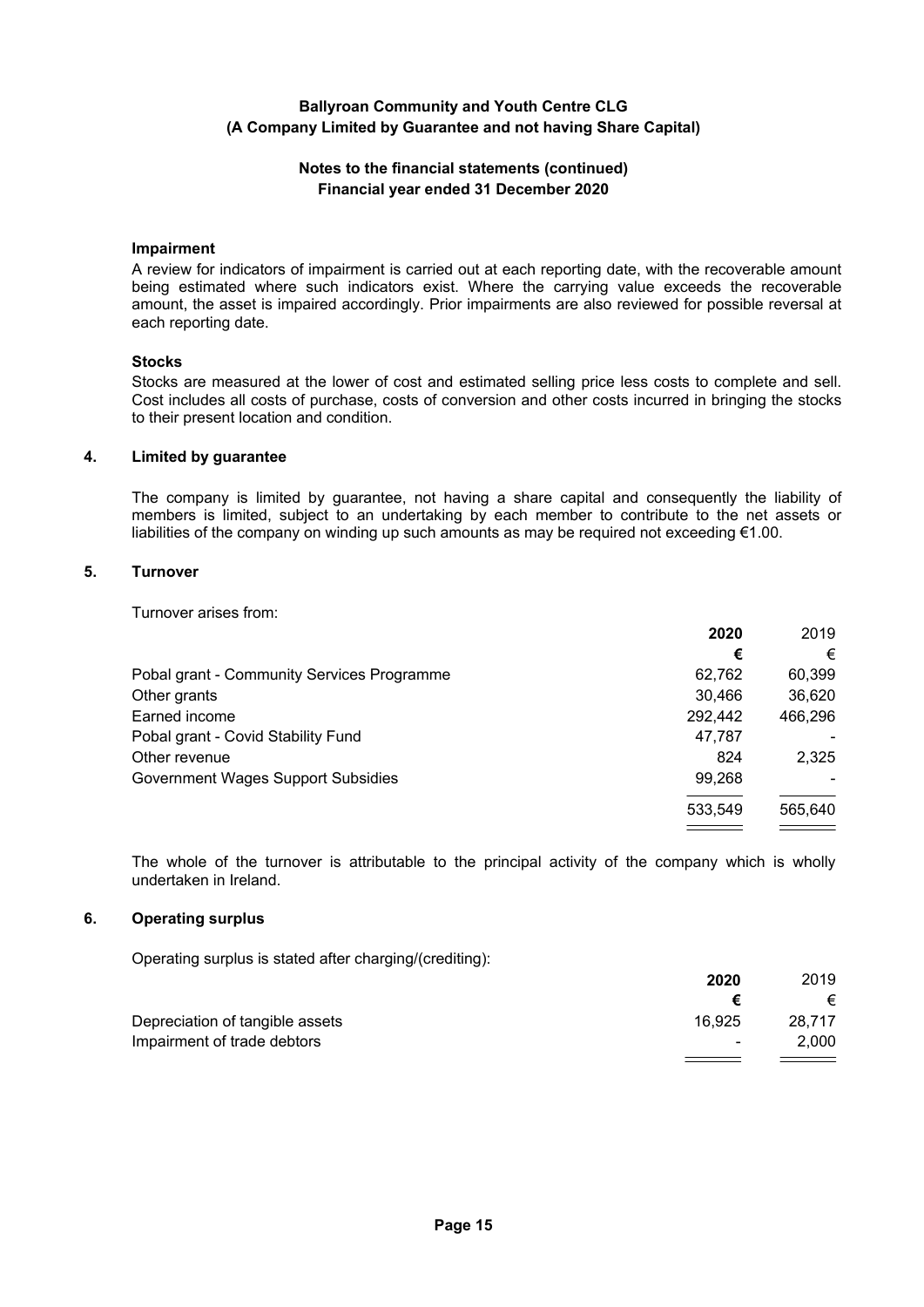## **Notes to the financial statements (continued) Financial year ended 31 December 2020**

## **7. Staff costs**

The average number of persons employed by the company during the financial year, including the directors, was as follows: **2020** 2019

|    |                                                                      | ∠∪∠           | <b>2010</b> |
|----|----------------------------------------------------------------------|---------------|-------------|
|    |                                                                      | <b>Number</b> | Number      |
|    | Programme staff                                                      | 16            | 13          |
|    |                                                                      |               |             |
|    | The aggregate payroll costs incurred during the financial year were: |               |             |
|    |                                                                      | 2020          | 2019        |
|    |                                                                      | €             | €           |
|    | Wages and salaries                                                   | 305,979       | 295,644     |
|    | Social insurance costs                                               | 16,872        | 28,261      |
|    |                                                                      | 322,851       | 323,905     |
|    |                                                                      |               |             |
| 8. | Appropriations of income and expenditure account                     |               |             |
|    |                                                                      | 2020          | 2019        |
|    |                                                                      | €             | €           |
|    | At the start of the financial year                                   | 118,977       | 89,719      |
|    | Surplus for the financial year                                       | 44,506        | 29,258      |
|    | At the end of the financial year                                     | 163,483       | 118,977     |
|    |                                                                      |               |             |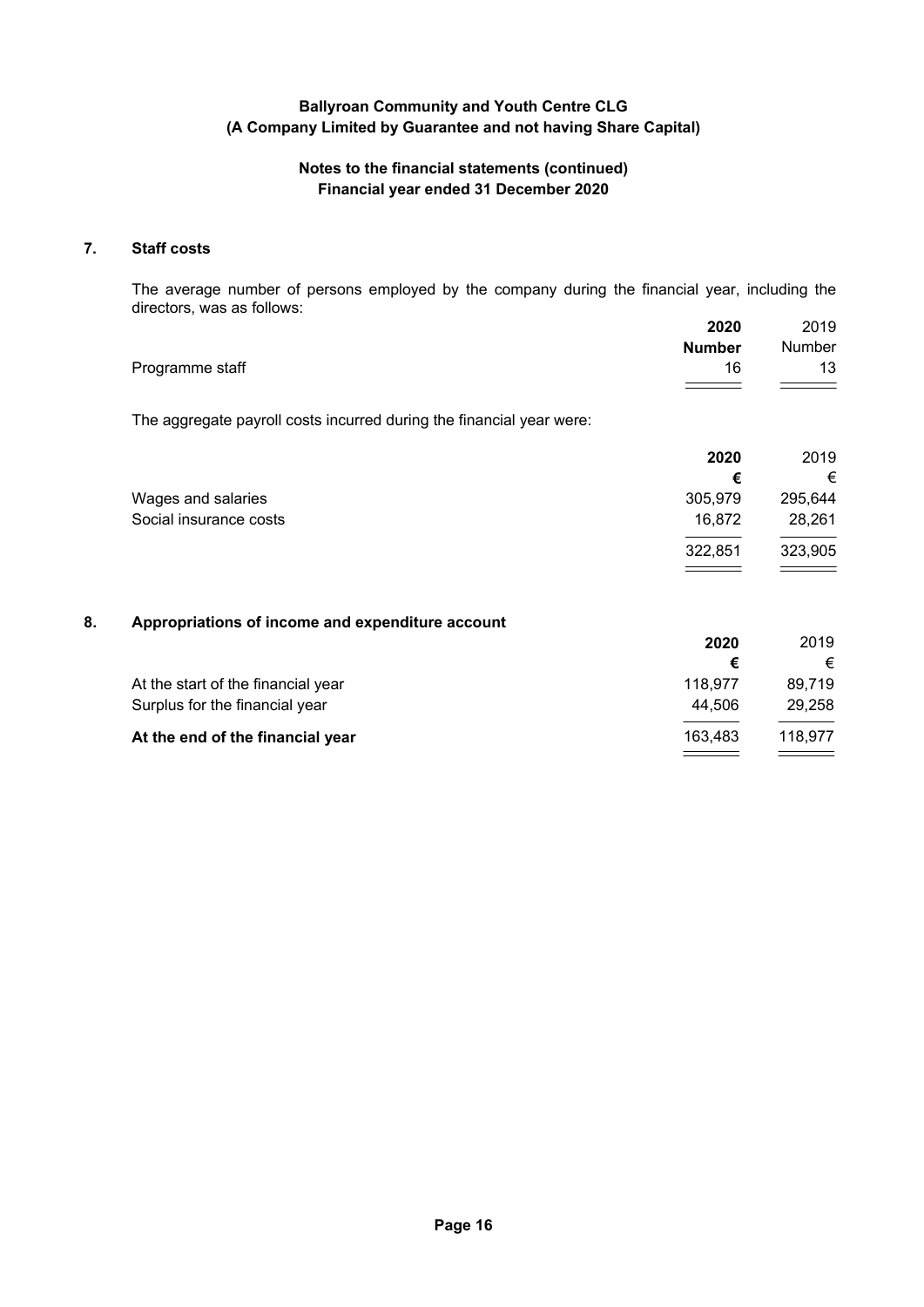# **Notes to the financial statements (continued) Financial year ended 31 December 2020**

## **9. Tangible assets**

|     |                                     | Fixtures,<br>fittings and<br>equipment | <b>Total</b>     |
|-----|-------------------------------------|----------------------------------------|------------------|
|     |                                     | €                                      | €                |
|     | Cost                                |                                        |                  |
|     | At 1 January 2020<br>Additions      | 193,121<br>1,790                       | 193,121<br>1,790 |
|     | Disposals                           | (10, 138)                              | (10, 138)        |
|     | At 31 December 2020                 | 184,773                                | 184,773          |
|     | <b>Depreciation</b>                 |                                        |                  |
|     | At 1 January 2020                   | 166,829                                | 166,829          |
|     | Charge for the<br>financial year    | 16,925                                 | 16,925           |
|     | Disposals                           | (10, 138)                              | (10, 138)        |
|     | At 31 December 2020                 | 173,616                                | 173,616          |
|     | <b>Carrying amount</b>              |                                        |                  |
|     | At 31 December 2020                 | 11,157                                 | 11,157           |
|     | At 31 December 2019                 | 26,292                                 | 26,292           |
|     |                                     |                                        |                  |
| 10. | <b>Stocks</b>                       | 2020                                   | 2019             |
|     |                                     | €                                      | €                |
|     | Finished goods and goods for resale | 655                                    | 1,330            |
|     |                                     |                                        |                  |
| 11. | <b>Debtors</b>                      |                                        |                  |
|     |                                     | 2020                                   | 2019             |
|     | Trade debtors                       | €<br>1,802                             | €                |
|     | Other debtors                       |                                        | 4,369<br>5,500   |
|     | Prepayments                         | 1,153                                  | 1,974            |
|     |                                     | 2,955                                  | 11,843           |
|     |                                     |                                        |                  |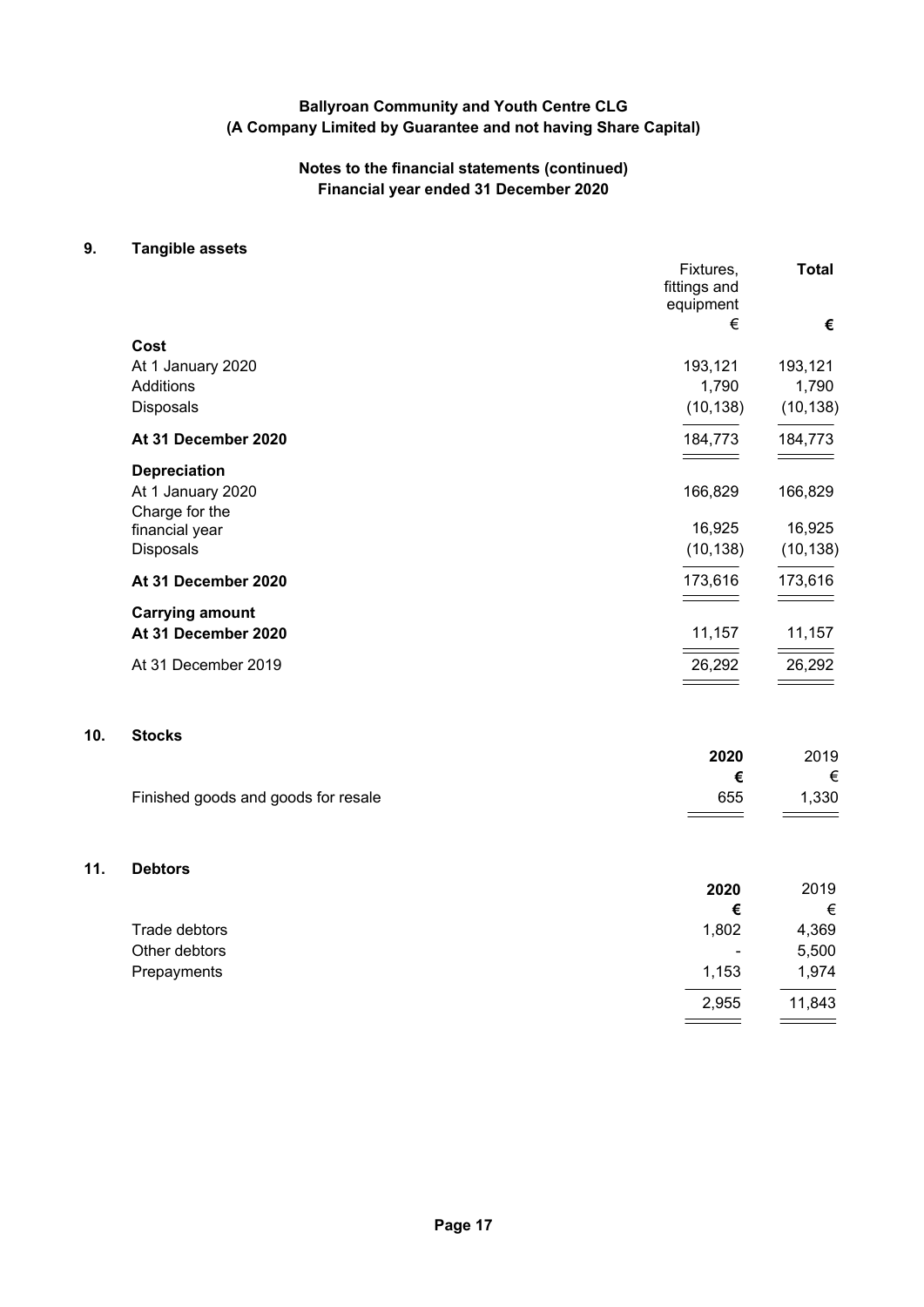## **Notes to the financial statements (continued) Financial year ended 31 December 2020**

## **12. Creditors: amounts falling due within one year**

|                           | 2020   | 2019   |
|---------------------------|--------|--------|
|                           | €      | €      |
| Trade creditors           | 3,803  | 4,000  |
| Other creditors           | 16,541 | 7,872  |
| Tax and social insurance: |        |        |
| PAYE and social welfare   | 8,783  | 9,682  |
| Accruals                  | 18,938 | 21,034 |
| Deferred income           | 7,014  | 26,086 |
|                           | 55,079 | 68,674 |
|                           |        |        |

## **13. Financial instruments**

The carrying amount for each category of financial instruments is as follows:

|                                                                       | 2020    | 2019    |
|-----------------------------------------------------------------------|---------|---------|
|                                                                       | €       | €       |
| Financial assets that are debt instruments measured at amortised cost |         |         |
| Trade debtors                                                         | 9,973   | 12,540  |
| Other debtors                                                         | 1.153   | 7,474   |
| Cash at bank and in hand                                              | 203,795 | 148,186 |
|                                                                       |         |         |
| Financial liabilities measured at amortised cost                      |         |         |
| Trade creditors                                                       | 3,803   | 4,000   |
| Other creditors                                                       | 44,262  | 38,588  |

## **14. Analysis of changes in net debt**

|                           | At 1 January<br>2020 | Cash flows | At 31<br>December<br>2020 |
|---------------------------|----------------------|------------|---------------------------|
|                           | €                    | €          |                           |
| Cash and cash equivalents | 148,186              | 55,609     | 203,795                   |

## **15. Approval of financial statements**

The board of directors approved these financial statements for issue on 20 October 2021.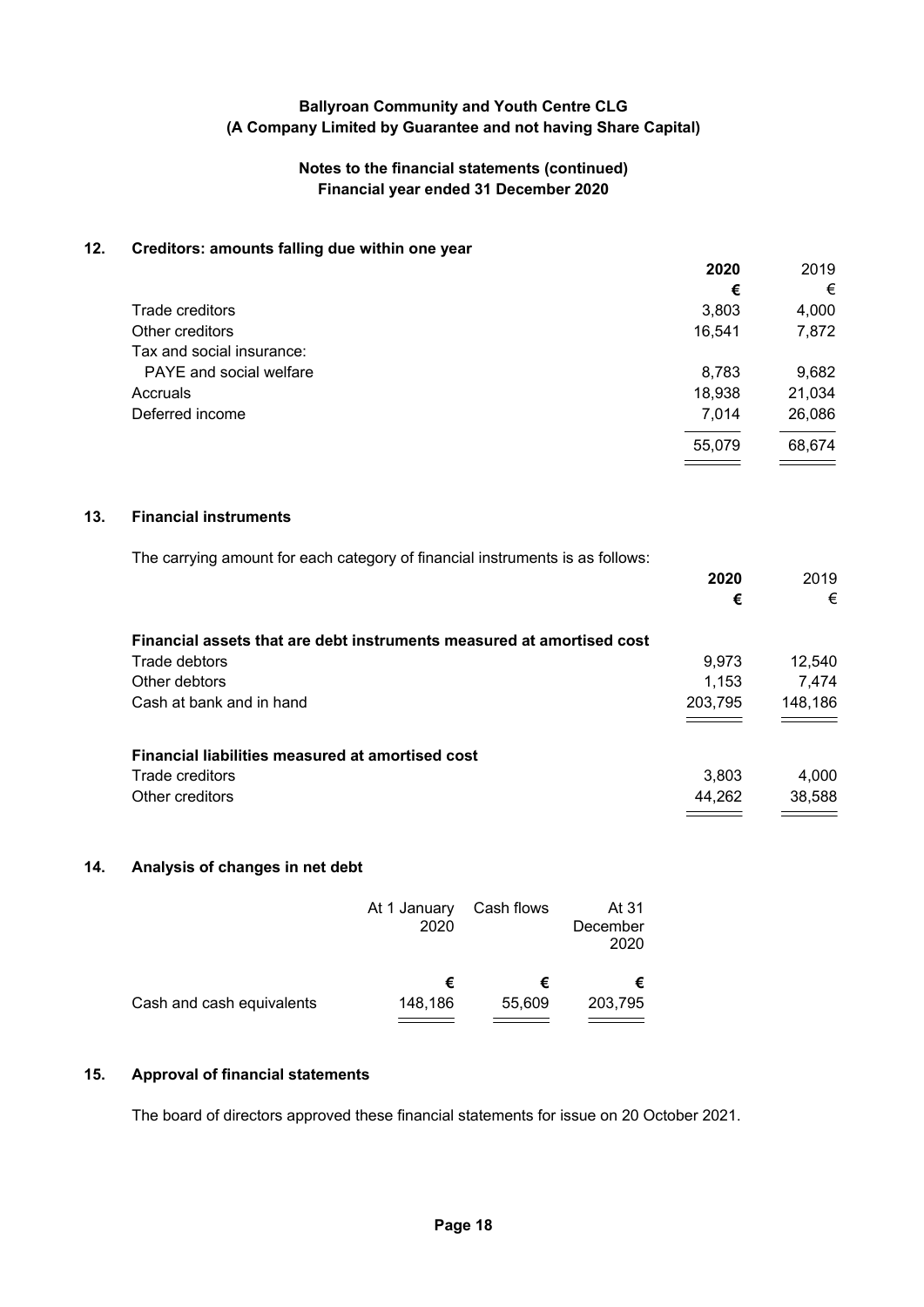### **Notes to the financial statements (continued) Financial year ended 31 December 2020**

### 16. **Grants received**

**Grant 1** 

| Agency:                                             | Pobal                                            |
|-----------------------------------------------------|--------------------------------------------------|
| <b>Sponsoring Government Department:</b>            | Department of Rural and Community<br>Development |
| <b>Grant Programme:</b>                             | <b>Community Services Programme</b>              |
| Purpose of grant:                                   | Pay and general administration                   |
| Total Grant:                                        | €62,762                                          |
| Cash received in period                             | €62,762                                          |
| Grant taken to income in period                     | €62,762                                          |
| Any grant amounts deferred or due at the period end | €0                                               |
| Expenditure                                         | €62,762                                          |
| Term:                                               | Expires 31 December 2020                         |
| Received year end                                   | 31 December 2020                                 |
| Restriction on use                                  | Support for staff wages and operating<br>costs   |

## **Grant 2**

Agency: **Pobal** Sponsoring Government Department: Department of Rural and Community Development Grant Programme: Covid Stability Fund Purpose of grant: Non pay costs Total Grant: <del>■</del>  $€47.787$ Cash received in period  $\epsilon$ 47,787 Grant taken to income in period **€47,787** Any grant amounts deferred or due at the period end  $\epsilon$ 0 Expenditure  $\epsilon$ 47,787 Term: Expires 31 December 2020 Received year end 31 December 2020 Restriction on use Non pay operating costs

## 17. **Staff costs**

The number of employees whose emoluments for the year fall within the following bands are as follows:

|                     | 2020 | 2019 |
|---------------------|------|------|
|                     | No.  | No.  |
| €60,000 - €70,000   | 0    | 0    |
| €70,000 - €80,000   | 0    | 0    |
| €80,000 - €90,000   | 0    | 0    |
| €90,000 - €100,000  | 0    | O    |
| €100,000 - €110,000 | n    |      |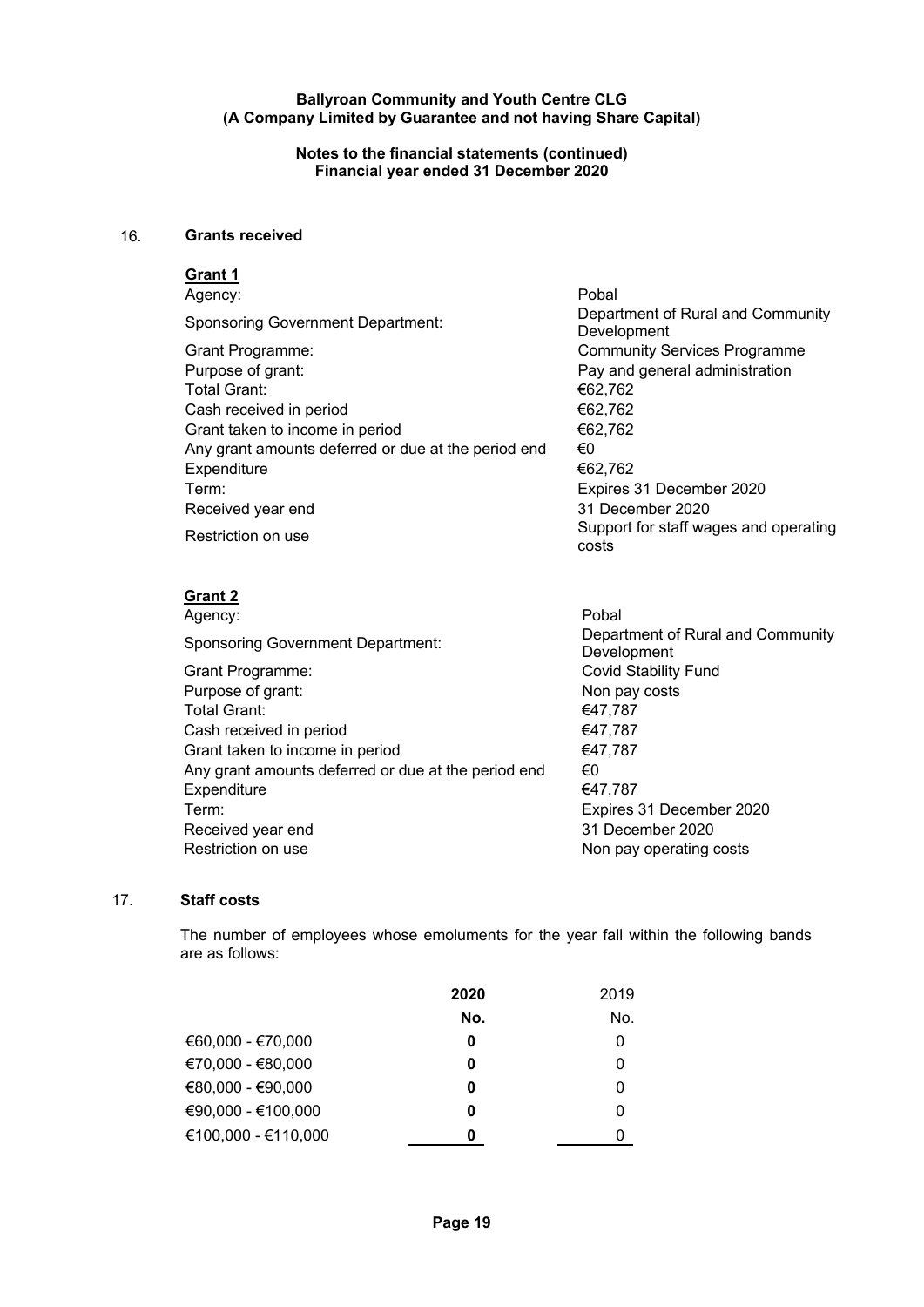## **Notes to the financial statements (continued) Financial year ended 31 December 2020**

## 18. **Tax clearance**

The company comply with relevant Circulars, including Circular 44/2006 "Tax Clearance Procedures Grants, Subsidies and Similar Type Payments.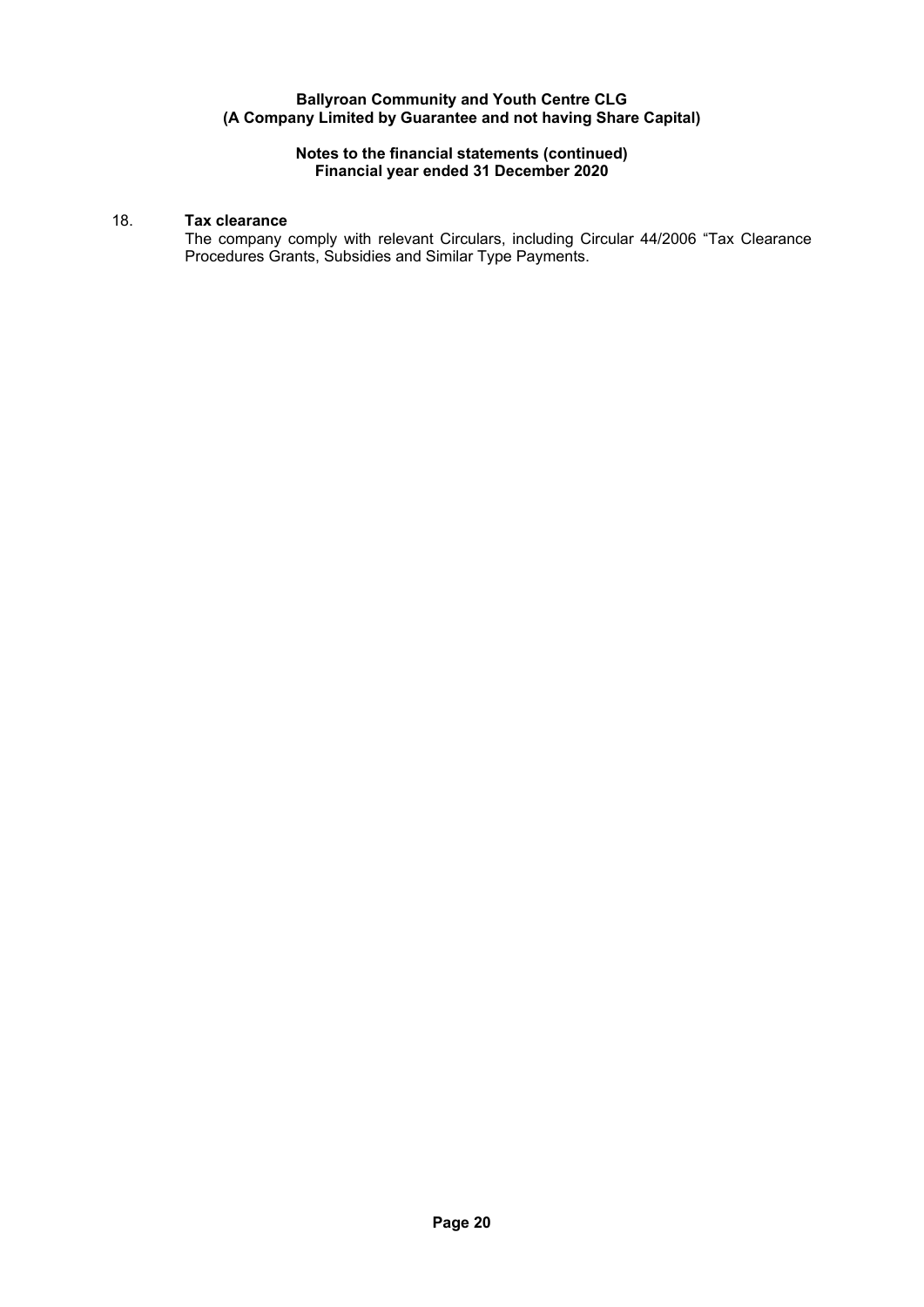**The following pages do not form part of the statutory accounts.**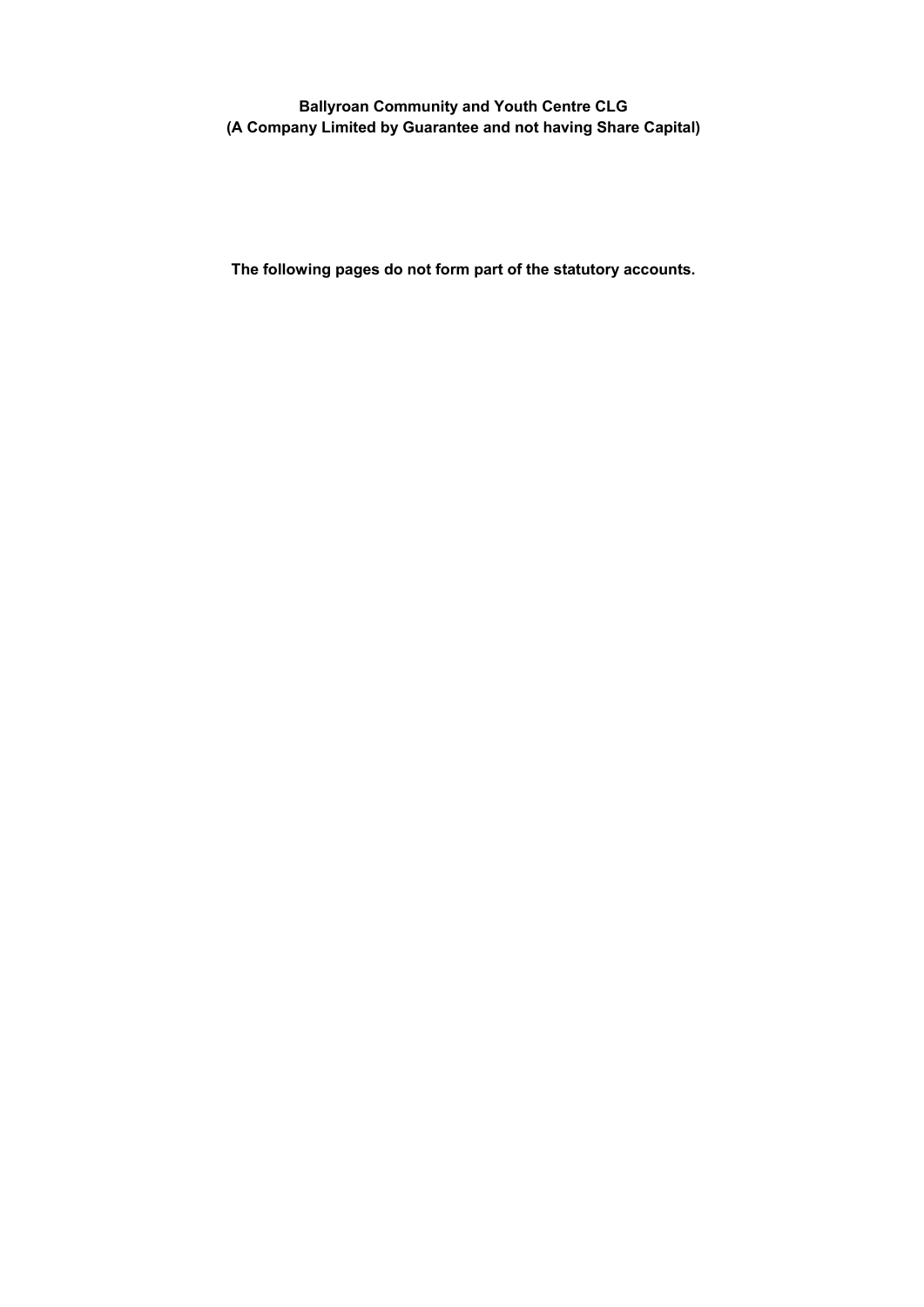# **Detailed profit and loss account Financial year ended 31 December 2020**

|                                            | 2020       | 2019       |
|--------------------------------------------|------------|------------|
|                                            | €          | €          |
| <b>Turnover</b>                            |            |            |
| Pobal grant - Community Services Programme | 62,762     | 60,399     |
| Other grants                               | 30,466     | 36,620     |
| Earned income                              | 292,442    | 466,296    |
| Pobal grant - Covid Stability Fund         | 47,787     |            |
| <b>Government Wages Support Subsidies</b>  | 99,268     |            |
| Other income                               | 824        | 2,325      |
|                                            | 533,549    | 565,640    |
|                                            |            |            |
| <b>Cost of sales</b>                       |            |            |
| Opening stock                              | (1, 330)   | (1,023)    |
| Purchases                                  | (58, 723)  | (98, 122)  |
| Wages and salaries                         | (305, 979) | (295, 644) |
| <b>Employer's PRSI contributions</b>       | (16, 872)  | (28, 261)  |
|                                            | (382, 904) | (423,050)  |
| Closing stock                              | (655)      | 1,330      |
|                                            | (383, 559) | (421, 720) |
| <b>Gross surplus</b>                       | 149,990    | 143,920    |
|                                            |            |            |
| Gross surplus percentage                   | 28.1%      | 25.4%      |
| <b>Overheads</b>                           |            |            |
| <b>Administrative expenses</b>             |            |            |
| Staff training                             | (170)      | (2,399)    |
| Rent payable                               | (400)      | (2,800)    |
| Rates                                      | (1,400)    | (1,400)    |
| Insurance                                  | (4, 232)   | (3, 417)   |
| Light and heat                             | (17,039)   | (13,940)   |
| Cleaning                                   | (9,294)    | (5,284)    |
| Repairs and maintenance                    | (17, 376)  | (8,910)    |
| Printing, postage and stationery           | (5,312)    | (3,879)    |
| Advertising                                | (31)       | (325)      |
| Telephone                                  | (3,636)    | (5, 532)   |
| Computer costs                             | (9,737)    | (11, 418)  |
| Motor expenses                             | (4, 347)   |            |
| Legal and professional                     | (2, 565)   | (9, 797)   |
| Auditors remuneration                      | (2, 420)   | (2,460)    |
| Bank charges                               | (1, 282)   | (1,643)    |
| <b>Bad debts</b>                           |            | (2,000)    |
| General expenses                           | (8, 245)   | (10, 166)  |
| Subscriptions                              | (1,073)    | (575)      |
| Depreciation of tangible assets            | (16, 925)  | (28, 717)  |
|                                            |            |            |